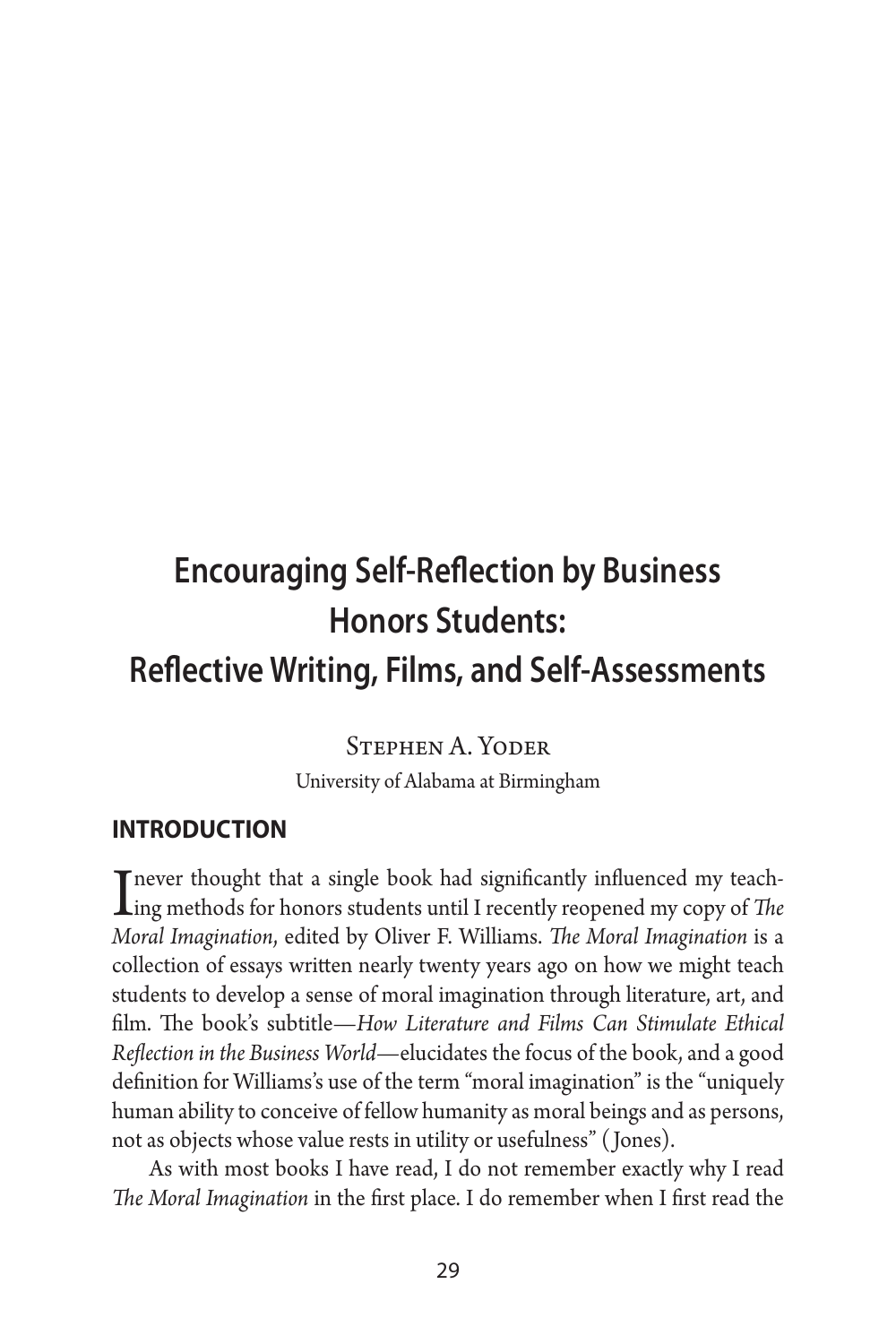book, though, because it was at the start of my college teaching career eight years ago, when I began collecting books to inform my teaching. Most likely, I found the book because I was searching for materials on teaching business ethics, a subject that receives continuing emphasis in schools of business and that was an early as well as ongoing interest in my college teaching career.

*The Moral Imagination* has several themes that have become the building blocks of my approach to teaching business honors students not only in courses focused on ethics but also in courses on leadership and strategy. After I re-read the book for this article, I had to sheepishly admit to myself that I had forgotten where I had first seen these ideas so thoughtfully presented and had come to think of them as my own—an appropriately humbling experience.

*The Moral Imagination* offers challenges to be overcome in teaching business honors students as well as techniques for "honors distinctiveness" (Cooke 190). The book addresses nine major themes:

*Careerism*: Students, particularly students in professional schools and most particularly students in schools of business, too often ask "What shall I do?" rather than "Who am I?" (Williams i).

*Cultural Literacy*: MBA students, law students, and medical students score poorly on tests in the liberal arts, social sciences, and natural sciences, with MBA students at the bottom of the heap (Williams 20). Michael Goldberg—in his essay in *The Moral Imagination* titled "Doesn't Anybody Read the Bible Anymo'?"—decries the "cultural anorexia" that business and professional school students suffered in the decade or two even before his essay was published in 1997 (Williams 19).

*Integrating Ethics into Day-to-Day Lives*: Reflection on ethical issues promotes the argument that ethics should not be a separate discipline to be learned and repeated, like Generally Accepted Accounting Principles, but rather a sustained way of thinking about ourselves and our relationship with society that should pervade all of our thought processes.

*Imagination and Empathy*: Films, art, and texts that students find engaging cause students to imagine themselves as having had the experiences of others, thereby enhancing their empathy and their ability to see the consequences of their own actions. Research by Evan Kidd and Emanuele Castano has shown that people who have recently read literary fiction perform better on empathy measures, perhaps because they take "an active writerly role" in understanding the inner lives of the characters in the works read (380).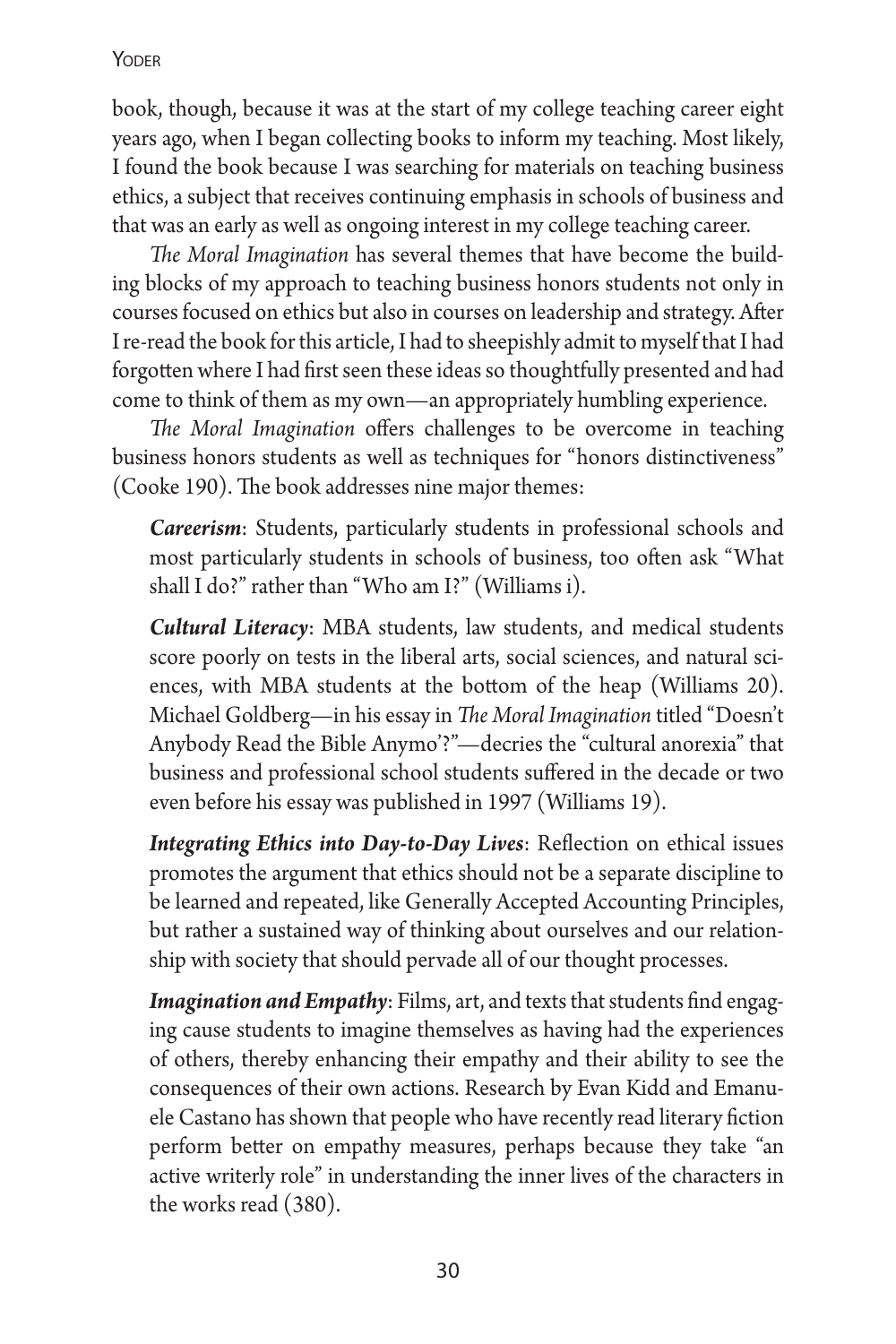*Vision*: Asking students to find and define the vision for the strategies of their lives, their careers, and their businesses without giving them the experiential tools to do so is like asking students to be fluent in a foreign language without ever asking them to speak the language.

*Critical Thinking*: Requiring that students be analytical spectators of the sometimes messy process by which "facts" emerge in films, books, and art is a necessary complement to the many parts of a business curriculum that emphasize "the facts of the matter" (Williams 22), causing them to think critically about what plays out in front of them in their lives.

*Inner Lives*: The business world has no structure for "silent reflection" and the grueling inner work that moral introspection requires" (Williams 29), so showing students how to provide such structure for themselves while in college may help to develop their inner lives once in business. Martha Nussbaum argues that the liberal arts cause us to examine our "insides" (85–87).

*Self-Awareness*: Requiring students to think about themselves in a critical way can help improve their emotional intelligence by promoting their self-awareness.

*Synthesis*: Business school curricula too often offer courses that are discipline-specific, rarely including information from other business disciplines, let alone disciplines outside of business. Life is not neatly divided into disciplines.

These nine themes at the heart of *The Moral Imagination* inspired the structure of my honors course in business leadership, which I describe in the following section, after which I delve into the specific learning activities that I have used to apply the themes, i.e., reflective writing, film analysis, and selfassessments. These techniques might be useful in honors courses not only in business but, for instance, in general courses on ethics or leadership.

# **business honors leadership course**

The University of Alabama at Birmingham (UAB) is a typical university setting for a separate honors curriculum. Liberal arts students are in the minority at this healthcare-focused research university of approximately 18,000 students, about a third of whom are undergraduates in the school of arts and sciences.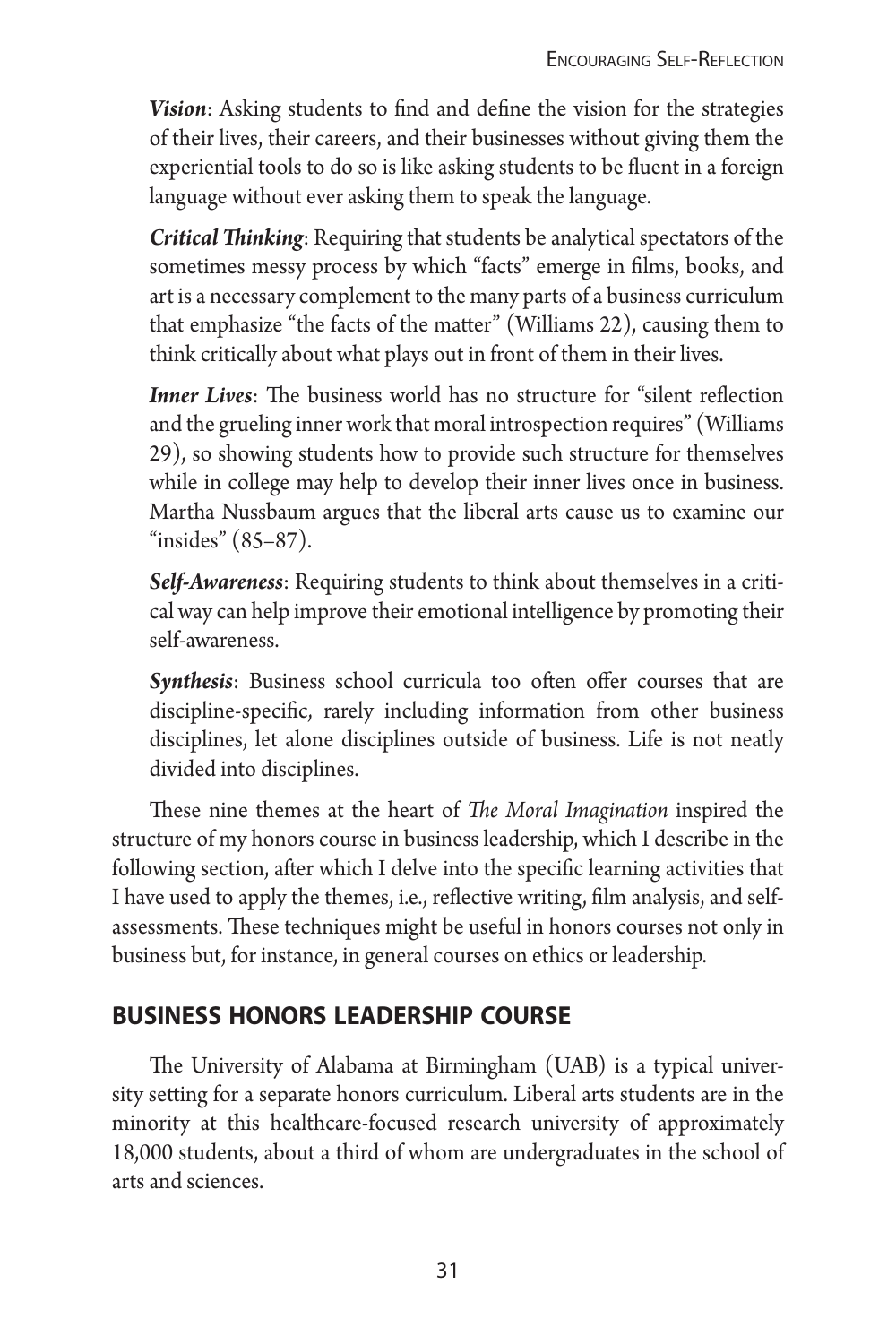Curricula at the university reflect the healthcare strategy of the institution. New majors that have been developed in recent years often have a healthcare focus. Numerous interdisciplinary majors, such as biomedical engineering, involve health disciplines, and non-healthcare departments are encouraged to offer interdisciplinary courses with health-related departments. The school of business, for instance, has tracks within majors that have a healthcare emphasis, and entire courses throughout the university's curriculum have a healthcare focus, e.g., the economics of healthcare or medical sociology. Faculty integrate healthcare into a wide range of courses; for example, in my course on strategic leadership, during which I invite CEOs to interact with students, about a quarter of the invited speakers typically come from healthcare fields.

Over thirty percent of students at the university are first-generation college students, many coming from high schools outside of large metropolitan areas, and the university's healthcare focus is a major draw. Biology is the intended major of many incoming students to the university's honors college, of which my business-focused honors program is a part, although some decide later to major in a business discipline. Even though all students are required to have at least four three-hour courses in the fine arts and humanities, business students, including honors students, rarely take more than the minimum. We accept non-business majors into our business honors program, but their majors are usually in the sciences or social sciences.

I became the director of our undergraduate business honors program in 2008. The school of business has approximately two thousand undergraduate students and six hundred graduate students. I was asked to develop a new curriculum for the program, focused on business leadership. I maintained the selectivity requirements for the program, which are based on an overall GPA, a school of business GPA, and faculty recommendations. The program today has thirty to thirty-five students in each cohort, which I consider the maximum number for maintaining an honors seminar experience. I developed a curriculum consisting of three three-hour courses: (1) an introduction to leadership course (the subject of this article), (2) a strategic leadership course; and (3) an independent research course. Students in the first course are usually in the second semester of their junior year and complete the independent research course in their final semester as seniors.

The teaching techniques described in the introductory course on leadership are my attempts at best practices in honors pedagogy and not simply "good teaching practices" (Fuiks 105). As Laird Edman states in his Conclusion to the 2000 NCHC monograph *Teaching and Learning in Honors*,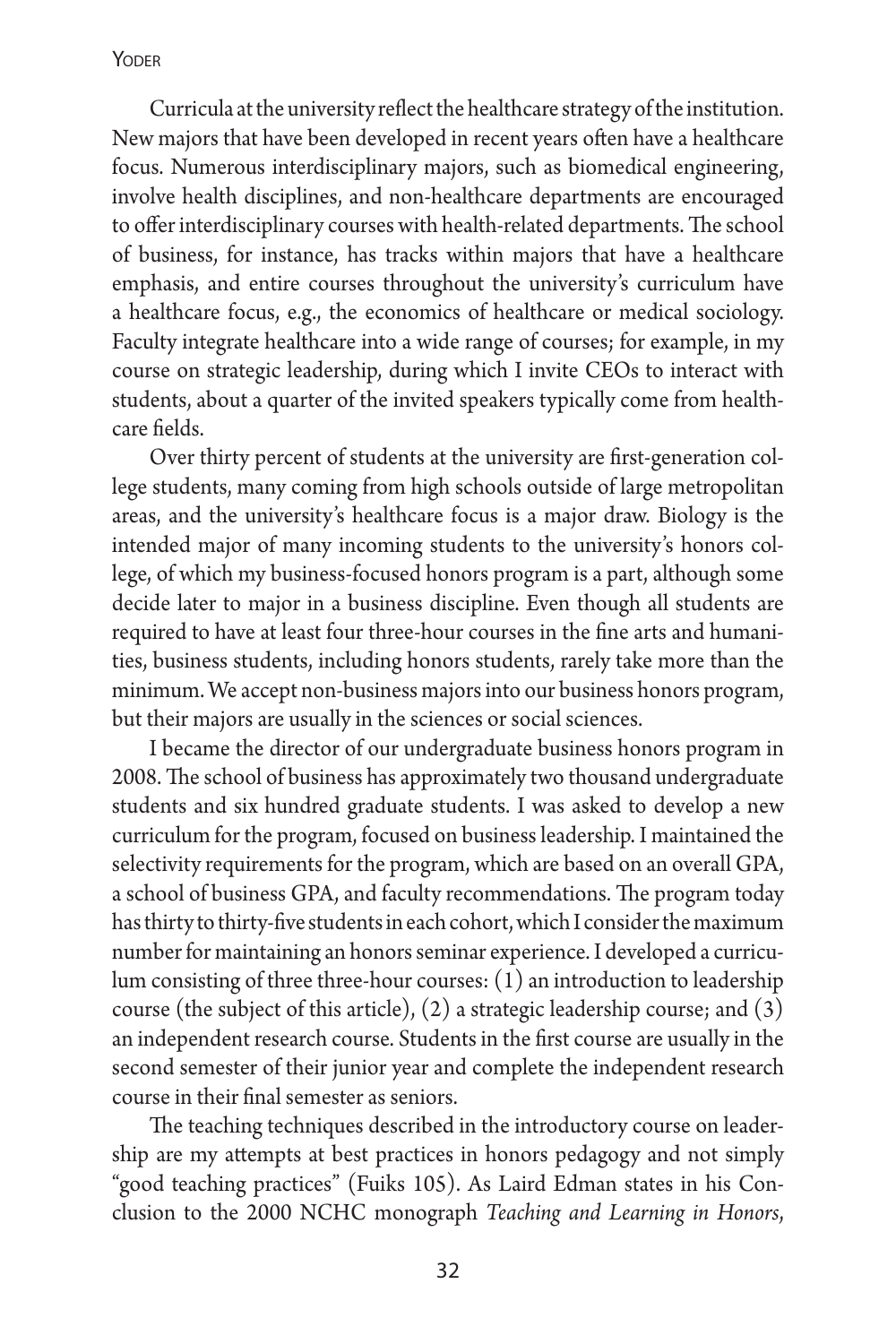"Honors pedagogy nurtures and challenges students to become self-motivated, self-regulating engaged thinkers" (Fuiks 103). The learning activities in my course are designed to accomplish this goal.

A variety of textbooks on leadership, including many on business leadership, can help build a course like mine. I eventually settled on a relatively slim offering by David Shriberg and Arthur Shriberg, *Practicing Leadership*. Initially, I started with a more traditional, much longer textbook by one of the major textbook publishers. The students did not read it, and I did not enjoy teaching from it because it could take the most fascinating topics in leadership and make them dry and formulaic. No amount of "sidebar" examples could liven them up. With several important exceptions, *Practicing Leadership* reflects the topics that I think are necessary in an introductory course on leadership, and reading it represents only about 10% or less of the total learning activities.

The learning modules in the course are as follows, reflecting my overall goal of starting with the students' inner lives and moving to their external lives to teach them about how they can become leaders:

- Introduction to the course: Why study leadership?
- History of the study of leadership
- • Psychology and leadership: traits and characteristics
- Psychology and leadership: motivation and communication
- Teams and leadership
- Leadership styles
- Negotiation and leadership
- Entrepreneurship and leadership
- • Creativity and leadership
- Leadership and diversity
- Servant leadership
- Leadership and ethical decision-making
- Team exercises on leadership skills

The course ratings are consistently the highest of my course ratings as a professor each semester and among the highest in our school of business.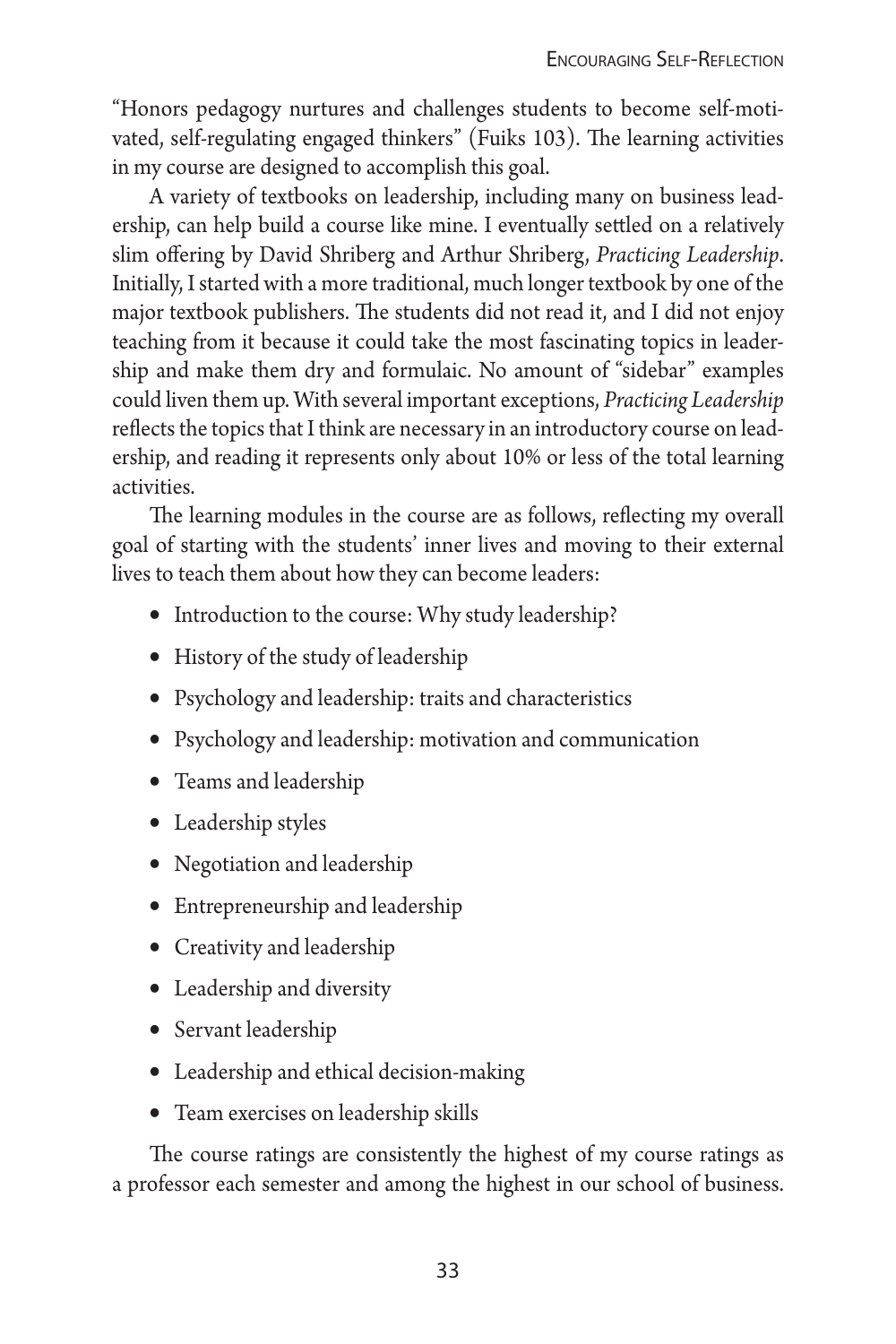Student comments encourage me that learning objectives are being met. One student wrote, "I not only gained knowledge in this class, but I grew as a person. Mr. Yoder helped me have the confidence in myself that I was lacking. I had heard from others and could see through my achievements that I was intelligent, but I was always second guessing myself and now know that I do know the answers." Another wrote, "I understand this is a business honors class, but this class has truly been inspiring. It has allowed me to see certain viewpoints and strengthened my beliefs in different fields." Student ratings for this course are slightly higher than those for the remaining two courses in the honors program, but this might be explained by the somewhat greater rigor of the second two courses, particularly the independent research required in the final course.

# **learning activities**

# **Reflective Writing**

One of the cornerstone learning activities in the introductory course on leadership is a reflective journal that I set up for students inside the course's learning management system, Canvas. Unlike Blackboard, which has a specific function called "Journal" that allows students to communicate privately with the instructor, Canvas does not have a specific function for journaling, but I use the "Assignment" function and ask that students submit a reflective text paragraph or two each week on that class's topic. Canvas allows me to comment on each submission, which I try to do on a weekly basis. I try to be reflective myself in my comments to serve as a model for students. Only the student and I can see the student's journal, which counts for 20% of the final grade. Over the course of the semester, the students have each created a cumulative journal, and I encourage them periodically to look back at their earlier reflections.

During the first class and often in my private comments on their journal entries after that, I describe for students what I mean by "self-reflective" writing: "Don't tell me what I told you, because I know that already"; "Tell me what you know about yourself that you did not know before"; "Tell me how this might have transformed you, even if just a bit." I also give them prompts such as the following:

- • "Thinking back on this, I *. . .*"
- • "I had always assumed that *. . .*"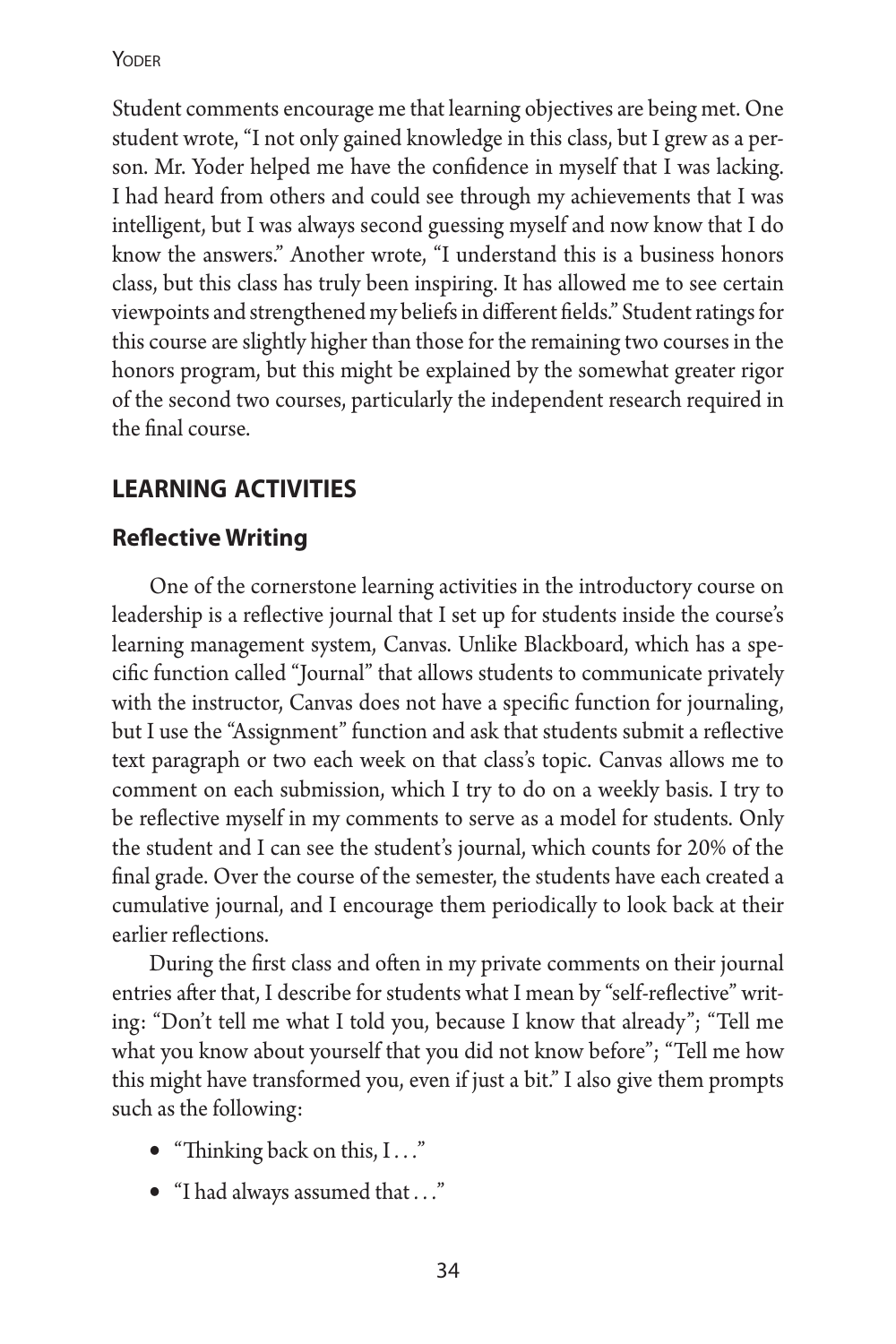- • "I never thought of this connection before, but *. . .*"
- • "My emotions while reading or thinking about this were*. . .*"

In the 2015 volume of *Honors in Practice*, Kathy J. Cooke describes a similar device she has used with her honors students called "First-Person Noting." Cooke writes,

Through First-Person Noting, students observe and acknowledge the subjective elements of their academic experience, in particular the thoughts, sensations, and feelings that occur while they read, write, listen, discuss, and reflect. (190).

Cooke observes that the roots of First-Person Noting lie in mindfulness meditation, often associated with Jon Kabat-Zinn (Cooke 191).

In order to explain to students why I have them write reflectively, I also compare reflective thinking with critical thinking, explaining that reflective thinking and writing are more about making judgments while critical writing and thinking are more about solving problems. Some students have more trouble than others being self-reflective, unwilling to offer me a peek inside their minds, preferring instead to give me a recitation of what I said during class. This reticence could be an outgrowth of the careerist attitude among some professional school students, who view reflection as less important to their vocations than remembering rules. I am trying to push students up the "DIKW" hierarchy—from Data and Information, to Knowledge and Wisdom—described by Larry Crockett in the NCHC monograph *Teaching and Learning in Honors* (Fuiks 22).

In addition to the semester-long reflective journal, I assign longer reflective essays on two of the leadership topics that lend themselves to more complete analysis: the students' own traits and characteristics, as expressed in a Myers-Briggs Personality Type Indicator (MBTI) and the students' own experiences with a "servant leader," defined by Robert Greenleaf as a "servant first" who then makes a "conscious choice *. . .* to aspire to lead" (Greenleaf Center). These essays together count for 15% of the total grade. In addition to the reflective content, these essays give me a window on students' ability to organize their thoughts in multi-paragraph writing, with an introduction, a logical progression of ideas, topic sentences, and a conclusion. These skills are not always present in business students.

The reflective writing required in this course should help prepare students for their independent research in the final course of the program, one year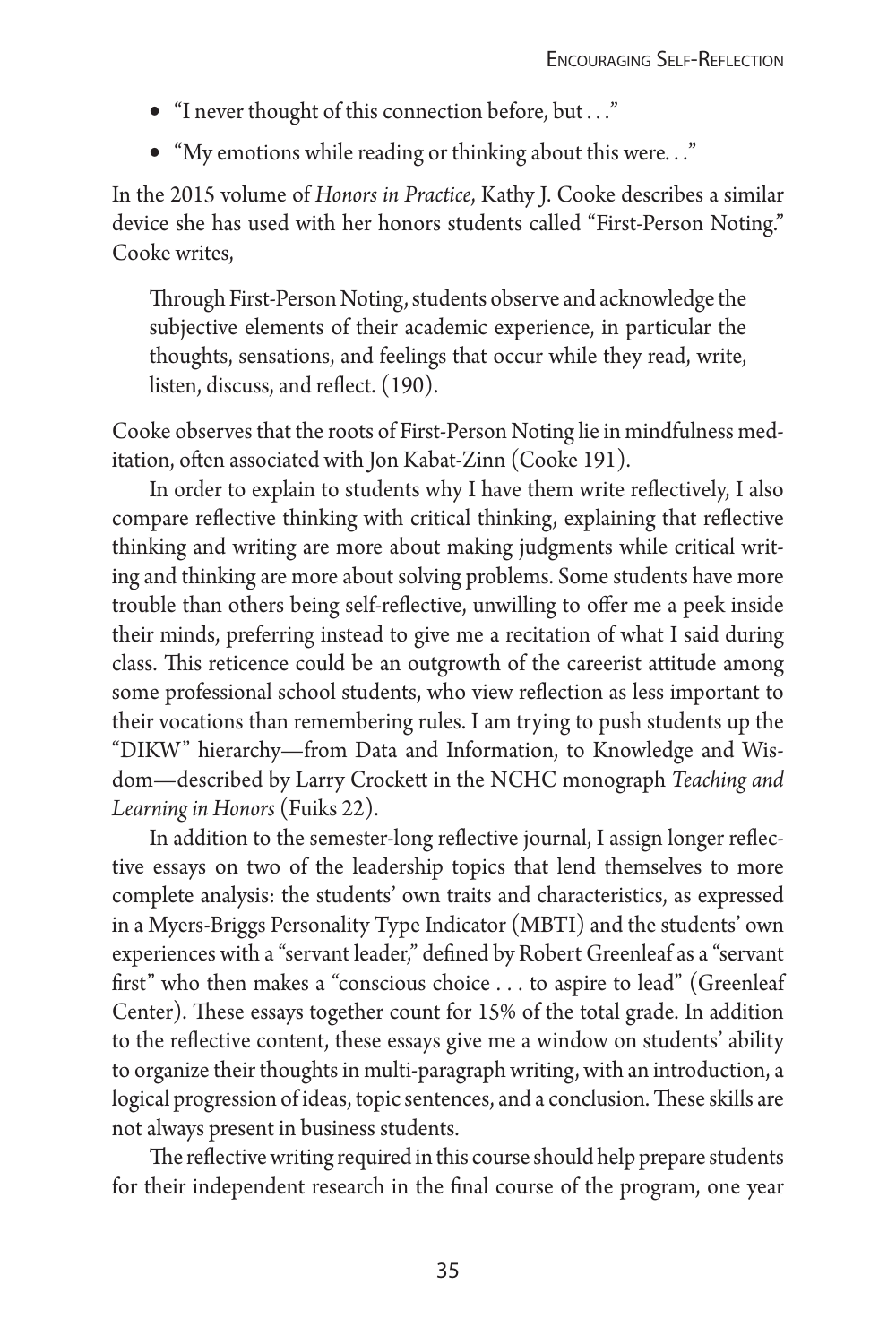later, by giving them confidence that they have the ability to do more than merely acquire the Data and Information produced by others (Fuiks 22). The process of reflecting can demonstrate to them that they have the ability to create new Knowledge and achieve Wisdom, if only about themselves. The same skills can be applied to the world around them.

### **Films**

Oliver Williams's collection of essays, described at the beginning of this essay, caused me to consider seriously the use of films as a teaching tool for ethical reflection. I have since extended their use to reflection on other topics in leadership education. The essays in *The Moral Imagination* showed me how to use not only films with business settings, such as *The Apartment* and *Glengarry Glen Ross,* to teach business ethics (Williams 127–42) but also films set outside the world of business, such as *Dead Poets Society* and *To Kill a Mockingbird* (Williams 19–32).

With business students, films have an advantage over literature for their novelty in a business course syllabus. In addition, we cannot always expect even high-achieving honors students in professional fields to read great literary works—like those of Dickens—that focus on the moral imagination. Finally, the advent of technologies that allow students not only to access films easily from sites such as YouTube and Netflix but also to play them conveniently on devices such as their smart phones makes movies a popular learning activity among my students.

Films allow students to reflect on an experience. John Dewey argues that education should be the "reconstruction or reorganization of experience" (81), and reflection on an experience necessarily involves self-reflection because, as Carol Rodgers has written, "An experience is not an experience unless it involves interaction between the self and another person, the material world, an idea, or whatever constitutes the environment at hand" (846).

At the beginning of the course, I divide students into teams, which remain in place throughout the semester, based on their preferences for studying and presenting on one of the films used in the course. Not surprisingly, the older, less well-known films (often in black and white) are the least-requested. However, most students assigned to such films acknowledge their value after studying them. The teams work together not only to analyze and present on their respective films but also to confer and then jointly critique the presentations of the other film teams. The team presentations count for 25% of the total grade. Each team is instructed to work ahead in the learning activities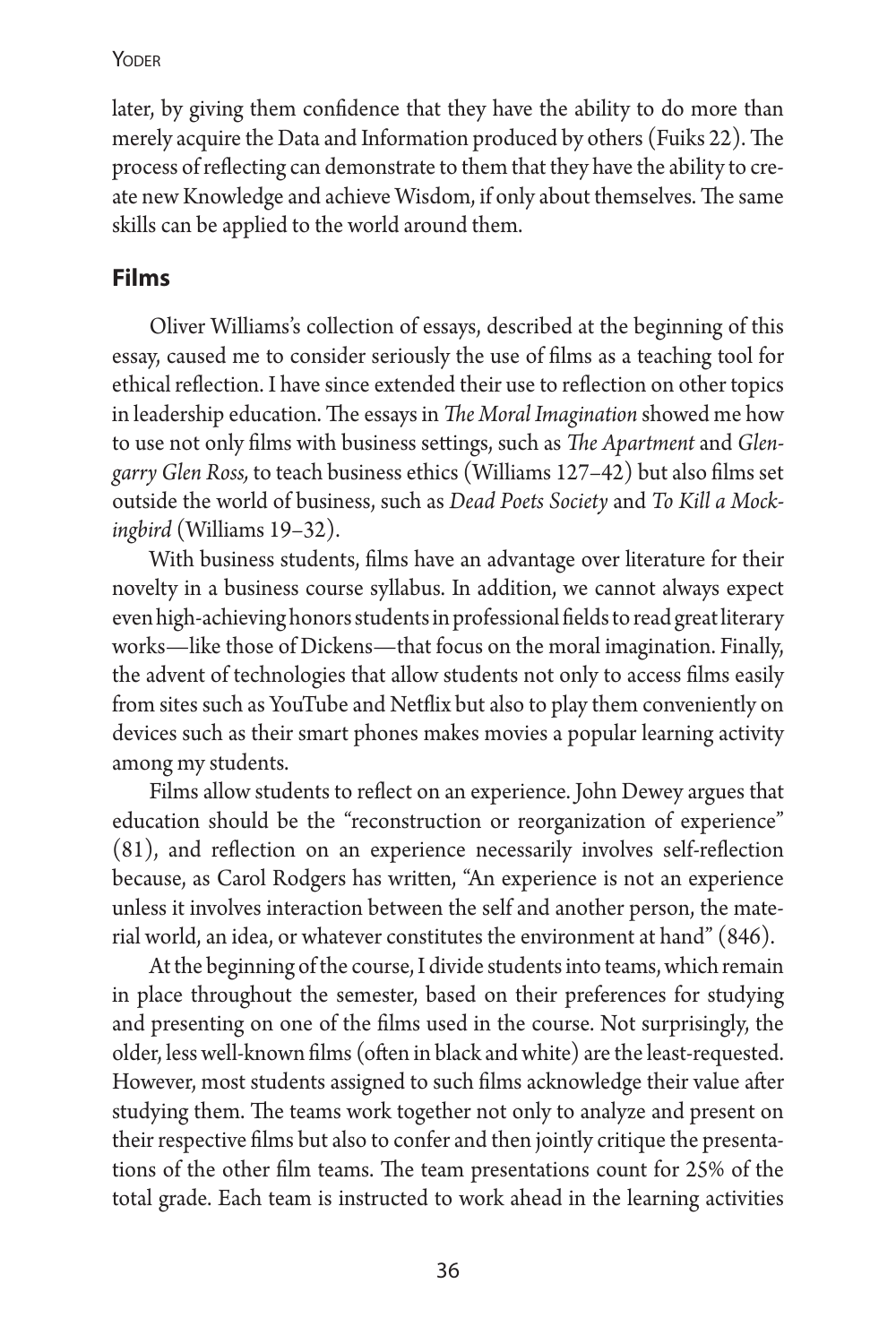for the module in which their film is used and to assist me in presenting the leadership themes illustrated in their film.

### *Cast Away* and *Twelve O'Clock High*: Motivation and Communication

The first film in the learning module on motivation and communication is *Cast Away* (2000). In this module, we study Maslow's hierarchy of needs in order to understand how leaders should motivate followers and themselves. The film begins with a hard-charging business executive, Chuck Noland (Tom Hanks), seemingly at the top of his career but apparently too busy to fulfill the personal side of his life. After his airplane crashes, Chuck is the sole survivor on a deserted island and must revert back to the bottom of the hierarchy of needs and tend to his food, safety, and shelter. We are left wondering at the end of the film whether he will achieve the higher-order needs for love and belonging and for self-actualization.

I ask students to consider how Maslow's hierarchy can apply in a work setting, posing questions like "What role does providing a suitable workspace for employees serve?" and "Is there value in throwing the occasional pizza party to celebrate a job well done?" We discuss the book *The Progress Principle: Using Small Wins to Ignite Joy, Engagement, and Creativity at Work*, in which Teresa Amabile and Steven Kramer show that the most creative workers are those whose "inner work lives" are nourished with a sense of progress provided by their leaders, and we consider whether Chuck survives because he learns to appreciate the "small wins." *Cast Away* also allows for a fruitful discussion of empathy, which according to Daniel Goleman's *Emotional Intelligence* is a key element of EI, the others being self-awareness, self-regulation, motivation, and social skill.

*Cast Away* is the first of several movies starring Tom Hanks that I use in this course, and I could use even more, e.g., *Captain Phillips* (2013), to illustrate leadership themes. I ask students to reflect on how Hanks might go about choosing his movie roles and whether he is purposefully choosing leadership-themed roles. For at least some students, this is the first time they have considered that movies can be made, or that actors can choose their roles, in order to illustrate a theme related to business.

*Twelve O'Clock High* (1949) provides a stark contrast to *Cast Away*: it is filmed in black and white; its actors are people that many students have never heard of, and it is set during World War II, with which many students are relatively unfamiliar. Consequently, this film is rarely a team's first choice.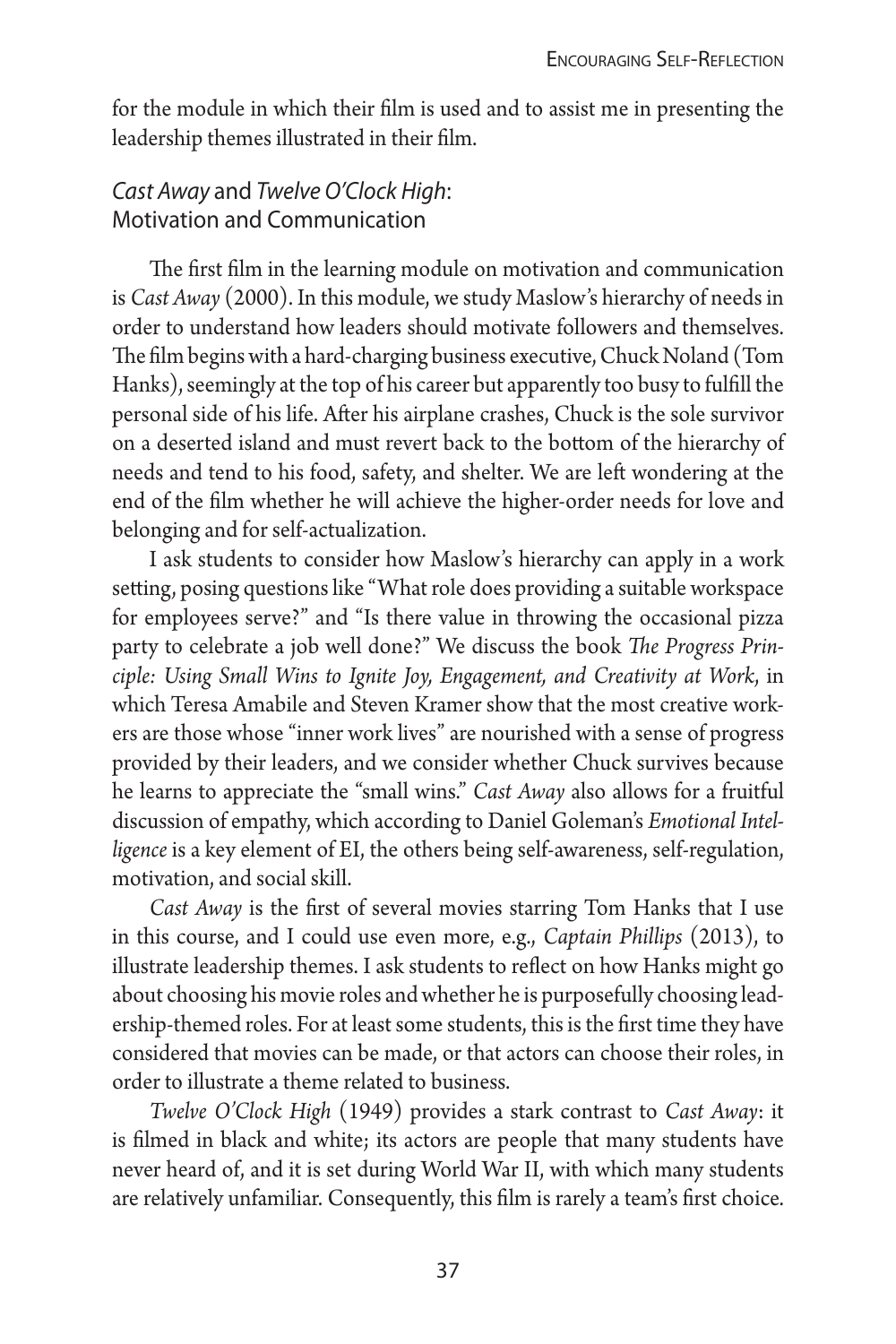The film tells the story of Air Force Brigadier General Frank Savage (Gregory Peck), who takes over command of a bombing group with a poor success record and poor morale. His first leadership style is harshly authoritarian; he delivers the following words to his men to address their natural fears of flying bombing missions over enemy territory: "I'm not trying to tell you not to be afraid. Fear is normal. But stop worrying about it and about yourselves. Stop making plans. Forget about going home. Consider yourselves already dead." Students can see right away that such a speech is probably not an effective motivational technique. Later, Savage's leadership evolves into an exhausting, pacesetting style in which he personally flies on many of his unit's bombing missions, leaving Savage unable to speak at the end of the movie even though the performance record of his unit has improved dramatically. The film raises important questions about how a leader should act in a crisis. The ambiguity about whether Frank Savage was a successful leader also provides good material for reflection on the relative rarity of clearly happy endings in movies and in life.

### *Saving Private Ryan*: Leadership Styles

Another war-themed film in the learning module on leadership styles is *Saving Private Ryan* (1998). After a focus in the first several learning modules on innate characteristics of leaders and their followers that cannot be easily changed, we move to a portfolio of styles that can be developed and used by leaders to inspire followers. Once again, Daniel Goleman in *Leadership that Gets Results* has provided the structure for this topic with his inventory of leadership styles: coercive, authoritative, affiliative, democratic, pacesetting, and coaching (9). Referring back to Frank Savage's pacesetting in *Twelve O'Clock High*, we can see the relationship between motivation and styles of leadership.

In *Saving Private Ryan*, Tom Hanks has once again made a movie that beautifully illustrates leadership principles. His Captain John Miller is appropriately authoritarian and coercive when his men are being shot at upon landing on the Normandy beaches at the beginning of the film. Throughout the film, he is one of the men, coaching and pacesetting. At one point he polls his men on what they think he should do, illustrating a democratic style. One of the most dramatic scenes in the film comes when his men are in deep disagreement with their mission. He then reveals that he is a high school English teacher and that his motivation is simply to get back to his life in Pennsylvania,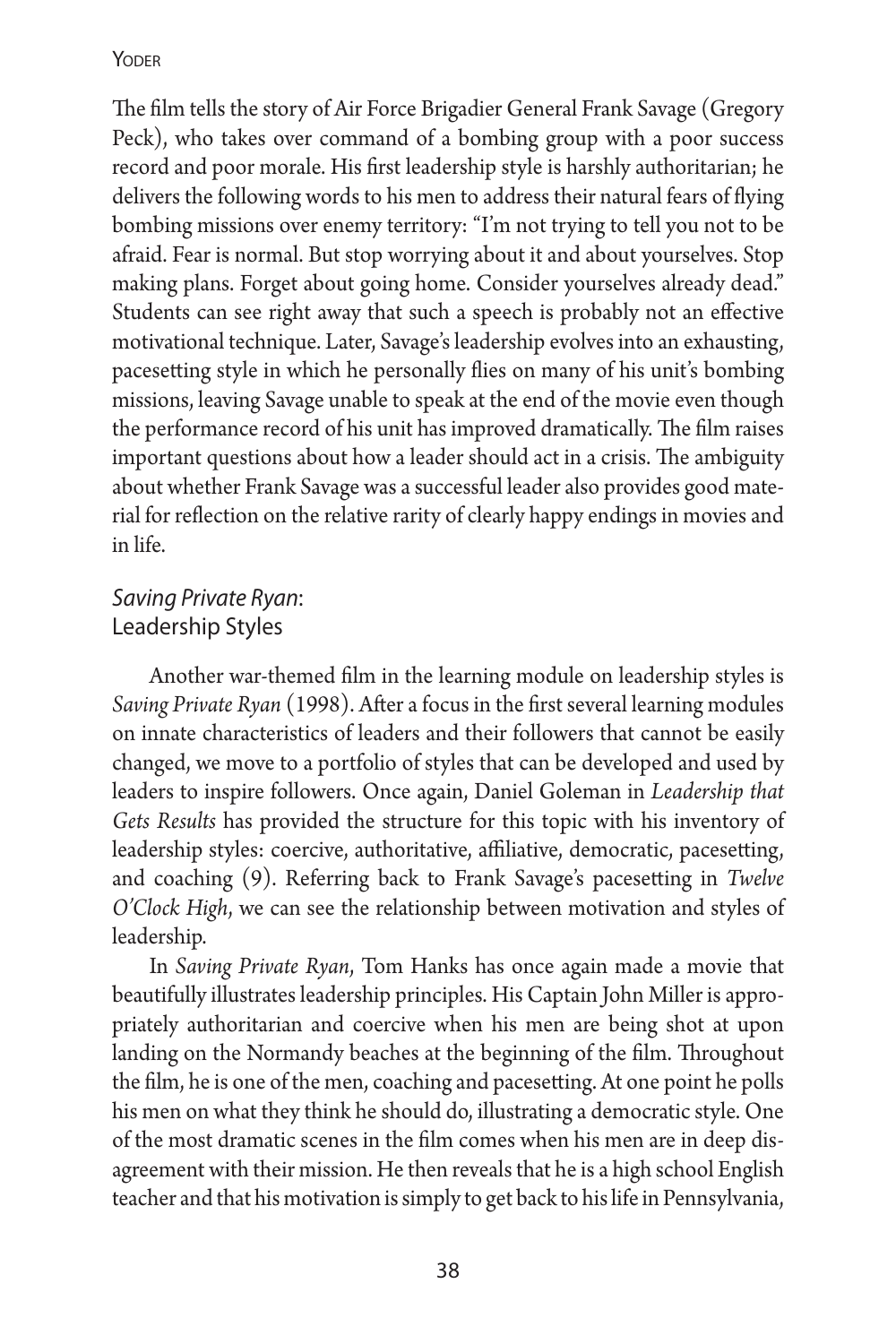raising the question of whether a leader should reveal personal details to followers and, if so, when.

The discussion of *Saving Private Ryan* illustrated that students can find things in a film that teachers had not thought of, even after using it as a teaching tool for years. One recent team, for example, pointed out that Matt Damon's Private Ryan character also demonstrated the affiliative style of leadership by refusing to leave his military "brothers" even though three of his real-life brothers had recently died in battle.

Finally, *Saving Private Ryan* provides some wonderful examples of low emotional intelligence in characters such as the belligerent Sergeant Mike Horvath and the hapless interpreter Timothy Upham.

### *Miracle* and *Remember the Titans*: Leadership and Teams

Two films that students often chose first for their teams were *Miracle* (2004), the story of the 1980 U.S. Olympic hockey team, and *Remember the Titans* (2000), the story of a football team at a recently integrated high school in 1970s Richmond, Virginia. Both films have actors who are familiar to students (Kurt Russell in *Miracle*, and Denzel Washington in *Remember the Titans*).

In this learning module, students learn about the stages of team development first described by Bruce Tuckman in his 1965 article "Developmental Sequence in Small Groups": forming, storming, norming, performing, and adjourning (396–97). Both films have happy endings with highly functioning teams. Along the way, however, mainly in the storming phases, we see some classically bad team behaviors. With the emphasis on group and team work in schools today (see *Quiet: The Power of Introverts in a World That Can't Stop Talking* by Susan Cain), all students have experienced one or more of these dysfunctions, making great fodder for reflection. In that regard, I also invite students to reflect on how their team experiences in this course, where all of the students are high-achieving honors students, differ from their other heterogeneous teams.

We recall the students' traits and characteristics as well in this module, looking at what the students' MBTI types add, or subtract, from a team and considering whether diligent INTJs for instance, realize that they can come off as impatient with others. I encourage reflection and critical thinking about what might be the MBTI types of the characters in *Miracle* and *Remember the Titans* and how they help or hinder their leadership. Teaching students about teams creates an awareness of a "community of learning," which is then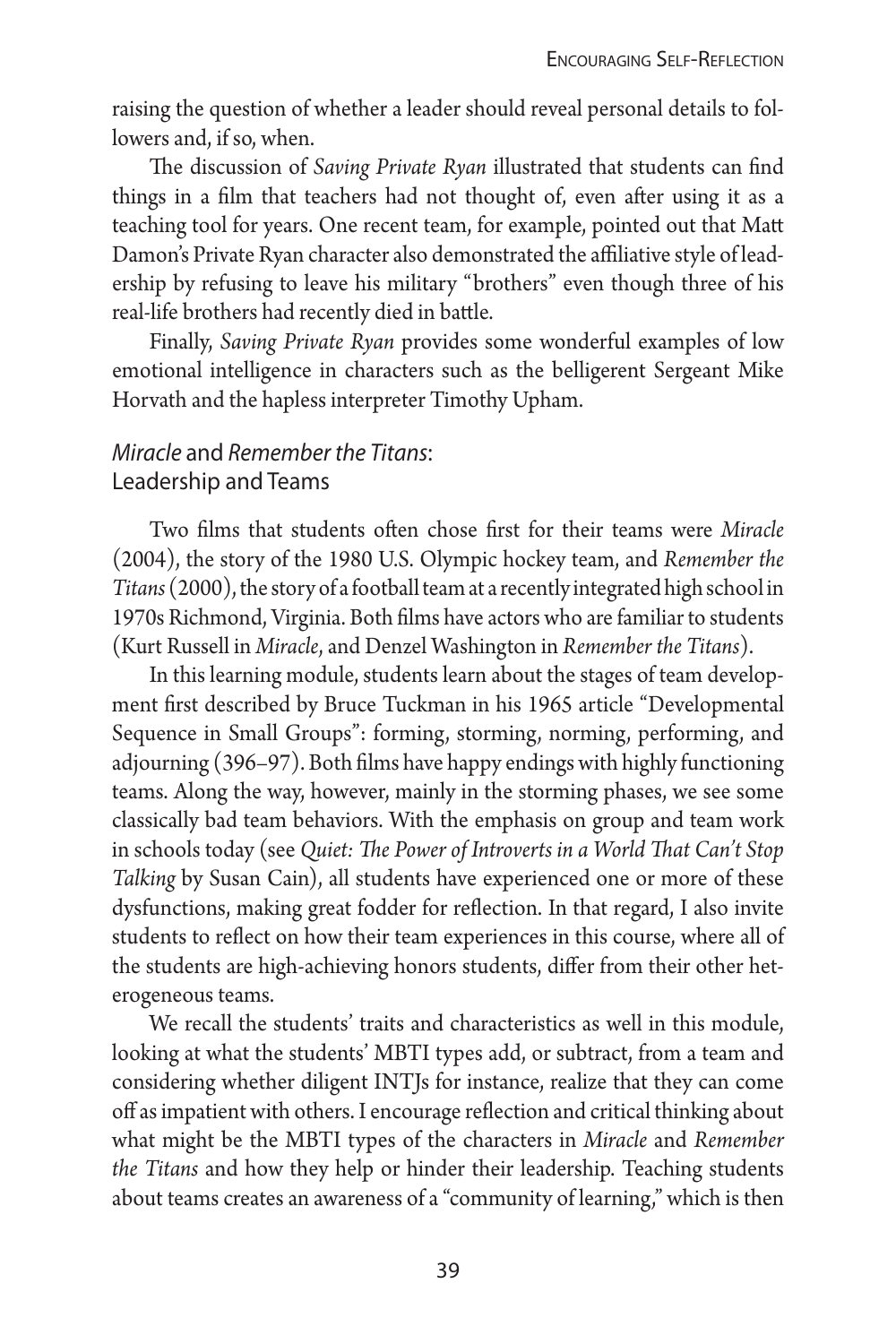reinforced by the team film assignments and team discussions (Linda Rutland Gillison in Fuiks 106).

### *12 Angry Men*: Leadership and Negotiation

 For our learning module on negotiations, we go back several decades to another black and white film, *12 Angry Men* (1957), with which most students are not familiar. I tell the students that in 1957 the cast of *12 Angry Men* was an all-star lineup and, if made today with the same caliber of actors, would feature Hollywood's best. As this film opens, Juror number eight, the Henry Fonda character, is the lone not-guilty vote on the first jury ballot in the trial of a young minority man accused of murder.

In this module, I use the book *Getting to Yes: Negotiating Agreement Without Giving In* by Roger Fisher, William Ury, and Bruce Patton. The authors analyze the three most common negotiation techniques: power, rights, and interests, concluding that finding mutual interests is ultimately the most effective technique because power can be fleeting and rights can be unclear. Negotiating based on mutual interests requires good listening skills as well as good communication skills.

Juror number eight exemplifies the *Getting to Yes* preferred style of negotiation by listening and persuading. He has healthy skepticism, giving him the ability to suspend judgment until he has been able to analyze the situation. By contrast, several jurors unsuccessfully attempt to use power (yelling) and rights ("the defendant's lawyers would have told us that if it were true"). I ask students to reflect on how they negotiate in their own lives, in their relationships with their parents, and in their relationships with professors, analyzing when they do and do not have power in their negotiations.

### *The Social Network*: Leadership and Entrepreneurship

*The Social Network* (2010) is one of the most recent films I use in this course. The ubiquity of Facebook (the subject of the film) piques their interest and makes the team for this film a popular choice among the students. I added this module to the course in the past few years due to the increasing focus on entrepreneurship in schools of business. Entrepreneurship is not covered in the Shriberg textbook that I use in the course, so I add other learning activities such as excerpts from *Brewing Up a Business*, the story of Sam Calagione's creation of Dogfish Head Craft Brewery.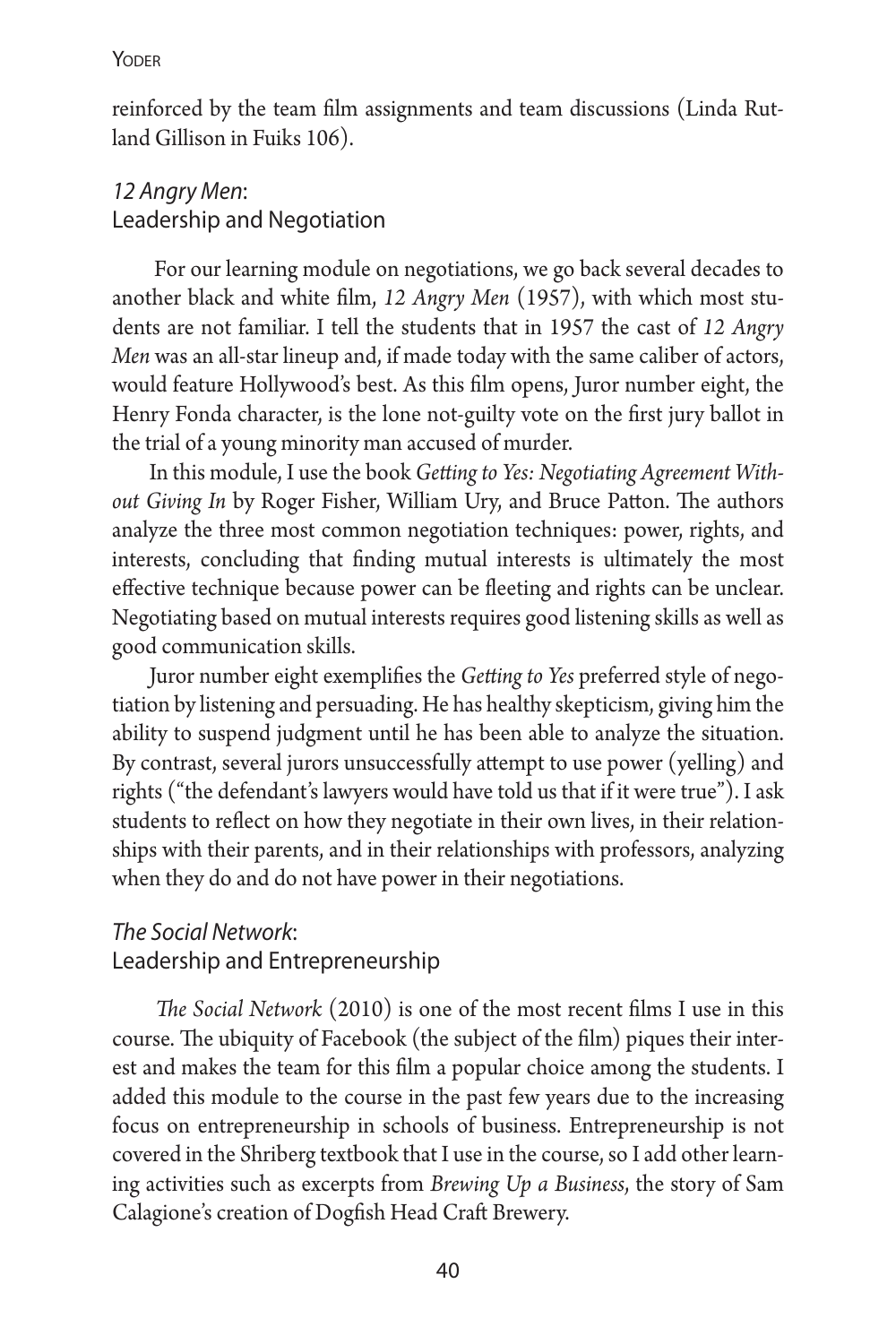*The Social Network* demonstrates the often precarious nature of entrepreneurial teams with its unsympathetic portrayal of how Mark Zuckerberg treated his colleagues. Students note that Zuckerberg, at least as played in the film, succeeded as an entrepreneur but failed as a friend. On the positive side, students can picture in Zuckerberg the common characteristics of an entrepreneur: his desire for autonomy, his creativity, his need for achievement, and his risk-taking.

I have also used *The Pursuit of Happyness* (2006) in this module. Starring Will Smith, this film tells the true story of a homeless man, Chris Gardner, raising a young son alone and seeking to break into the ruthlessly competitive business of retail stock brokerage. The film illustrates how one can be entrepreneurial by entering a brand new field with little or no experience. Gardner shares the positive need for the autonomy, creativity, achievement, and risktaking characteristics of Mark Zuckerberg but is much more likeable. The film also can provoke a powerful discussion of Maslow's hierarchy of needs as students experience how Gardner and his son sleep on the floor of a subway bathroom.

### *Apollo 13*: Leadership and Creativity

Creativity is a nontraditional topic for an introductory course in leadership, but if we are going to illustrate for students how entrepreneurial leaders work, and if a key element of being an entrepreneur is creativity, then this topic is appropriate. One of the key ideas is that the term means more than artistic creativity but should be viewed as the cognitive process of making novel things useful in all contexts. With that definition, students discover how creativity is important in the business world. The Apple iPhone was both novel and useful. Microsoft's "Kin" phone, which failed after just a few months on the market in 2010, was neither.

*Apollo 13* (1995) serves as a history lesson as well as a lesson on creativity as a cognitive style and not just as artistry. Most students have not seen the film and know very little about the aborted lunar landing mission in 1970 that is the subject of the film. As described in the self-assessments section below, before the *Apollo 13* student team makes its presentation, all students have taken the KAI Adaptor-Innovator self-assessment to determine whether their cognitive style is more "adaptive" or "innovative." The astronauts in the film nicely demonstrate one and sometimes both of these styles. Commander Jim Lovell, played by Tom Hanks (making his third appearance in the course),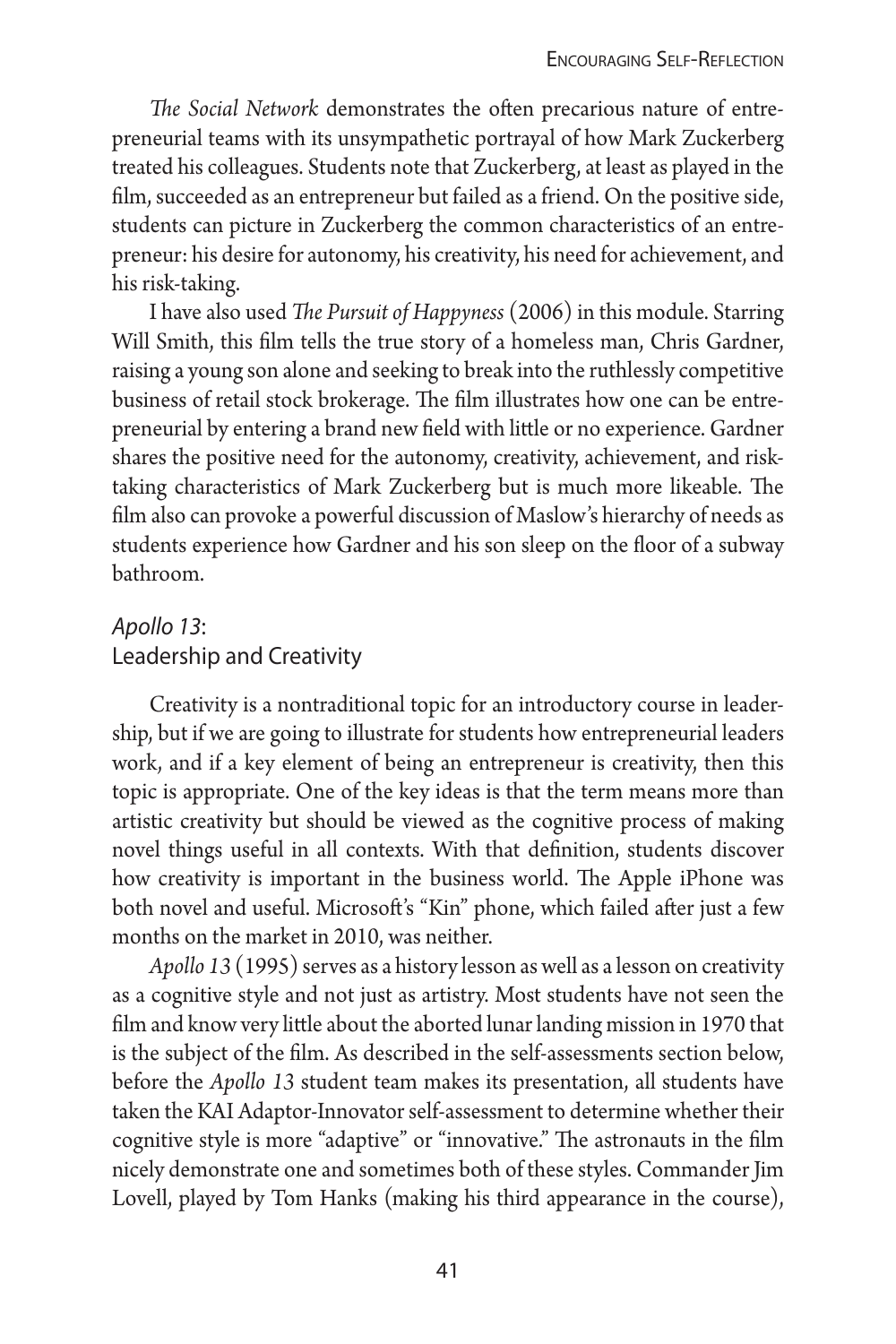clearly has the analytical, by-the-book characteristics of an Adaptor, but he also shows some Innovator characteristics as he accepts the grim situation enveloping him and his crew. The clearest Innovator is on the ground, Flight Director Gene Kranz (Ed Harris), who among many other tasks necessary to get the astronauts back to earth must find a way for the command module's square air filters to work in the lunar module's round receptacles. In true Innovator style, at one point Kranz declares, "I don't care about what anything was DESIGNED to do, I care about what it CAN do."

### *The Apartment* and *The Devil Wears Prada*: Leadership and Diversity

We cover all dimensions of diversity in this module: gender, culture, age, race, and more. *The Apartment* (1960) and *The Devil Wears Prada* (2006) are designed to provoke reflection on gender diversity by providing a window into the evolution of the roles of women in business over nearly half a century. Not surprisingly given its vintage, very few students volunteer to be a member of *The Apartment* presenting team. On the other hand, *The Devil Wears Prada* has been among the most-requested film teams in the course.

*The Apartment* is set in a large, faceless insurance company in an equally faceless high-rise office building. The black and white photography and seeming acres of grey metal desks with manual typewriters and calculators combine to make a job at a big business seem like a monotonous chore to be endured. The film, which won a Best Picture Oscar in 1960, tells the story of "Bud" Baxter ( Jack Lemmon) working his way up through the organization, in part by allowing his all-male superiors to use his apartment for extramarital trysts. What I ask students to focus on, however, is the film's depiction of women in business in the 1950s and early 1960s. Shirley MacLaine plays an elevator operator, an occupation not known to most college students today. She is "dating" Baxter's married boss, Jeff Sheldrake (Fred MacMurray), and has visited Baxter's apartment with Sheldrake. While on duty in her elevator cab, she is pinched, teased, and otherwise sexually harassed and, most humiliatingly, coldly treated by Mr. Sheldrake, whom she somehow seems to have loved. Other female characters include Mr. Sheldrake's vindictive secretary, known only as "Miss Olsen" (Edie Adams), herself a former girlfriend of her boss; she is fired when she reveals Sheldrake's assignations to his suburban stay-at-home wife. *The Apartment* provides a good platform for discussing the origins of the Civil Rights Act of 1964, in which "sex" was included as a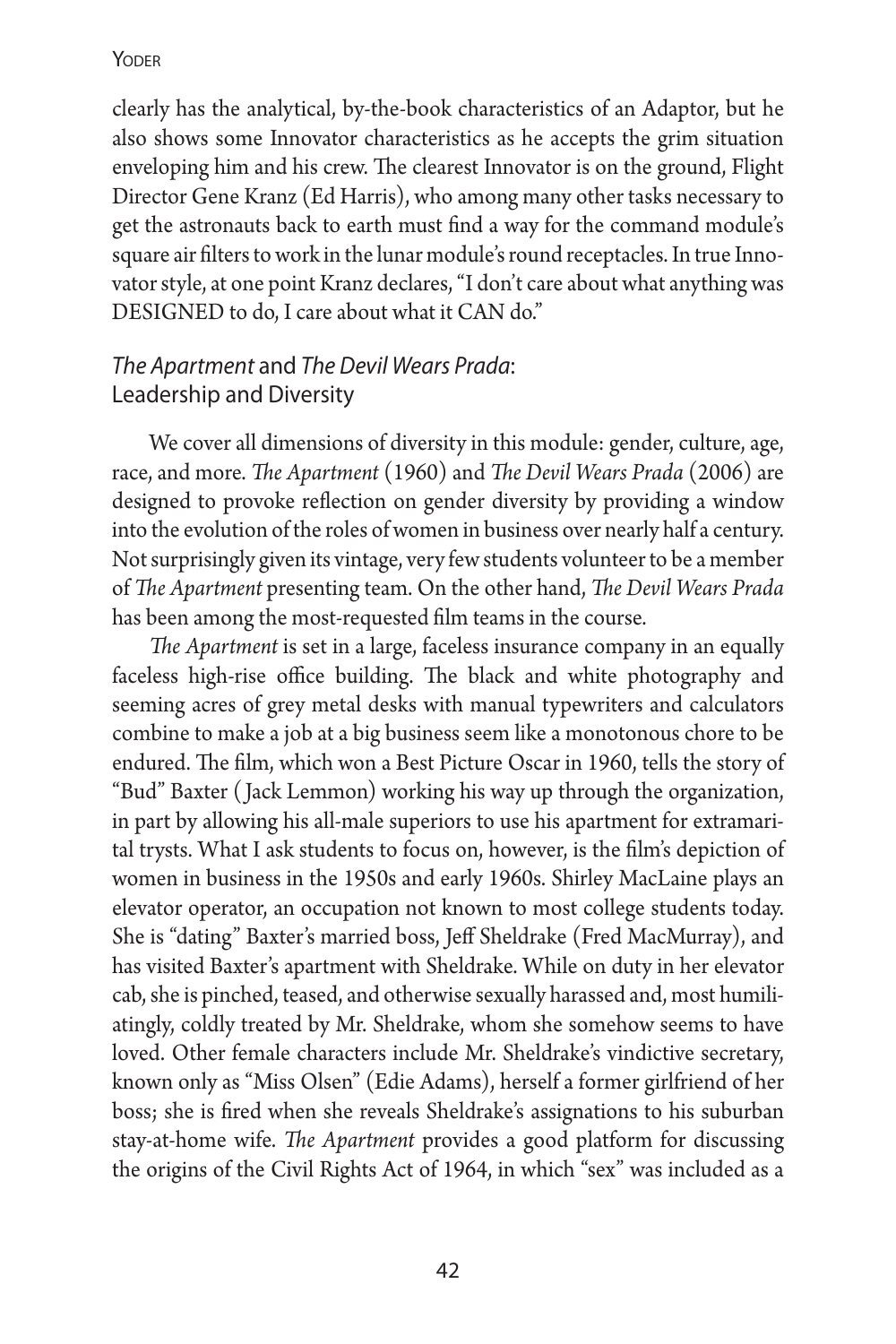basis on which employment decisions could not be made and which has been applied to make illegal the types of sexual harassment shown in this film.

I was inspired to use *The Apartment* in the course (I remember seeing the movie in the back seat of my parents' car at a drive-in movie theater and being thoroughly bored) by Dennis McCann's essay "If Life Hands You a Lemmon: Business Ethics from *The Apartment* to *Glengarry Glen Ross*" in Williams's *The Moral Imagination*. I ask students one of the questions suggested by McCann in his essay: Is this really a movie about business, or is business merely a setting for a movie about bad ethics? (Williams 132). McCann also regards Jack Lemmon in the same way I regard Tom Hanks, as an actor with an uncanny ability to choose films with meaning. I follow this learning module deliberately with a module based on *Glengarry Glen Ross*, featuring Jack Lemmon thirty-two years later in his acting career.

Juxtaposed in the same module with *The Apartment* is *The Devil Wears Prada*. Also set in an urban high-rise office building, *The Devil Wears Prada* tells the story of another rising professional. This time, however, the aspirant is female, Andrea Sachs (Anne Hathaway), as is her boss, fashion magazine editor Miranda Priestly (Meryl Streep). On the surface, women seem to have come a long way since the days of *The Apartment*, but at a price. Miranda is more than just cold; she is imperious and mean-spirited, abruptly ending conversations with Andrea by sniffing, "That's all." The film raises the question whether domination is the only way that women can be taken seriously as leaders in business or whether women can show warmth and still be leaders. Most students do not realize that the Miranda Priestly character is likely based on the real-life editor of *Vogue* magazine, Anna Wintour.

### *Glengarry Glen Ross*: Leadership and Ethical Decision-Making

The last film I use in the course is *Glengarry Glen Ross* (1996). This movie reveals a cornucopia of unethical business practices that include lying to customers, selling sales leads to competitors, and firing loyal but under-performing employees down on their luck. Particularly poignant is the character played by a much older Jack Lemmon, Shelley "The Machine" Levene. Shelley was once the star salesman at the real estate firm, but he has been in a sustained sales slump. To further complicate his life, his daughter is hospitalized with an undiagnosed chronic illness. Desperate, Shelley attempts to bribe his boss, John Williamson (Kevin Spacey), to give him good sales leads,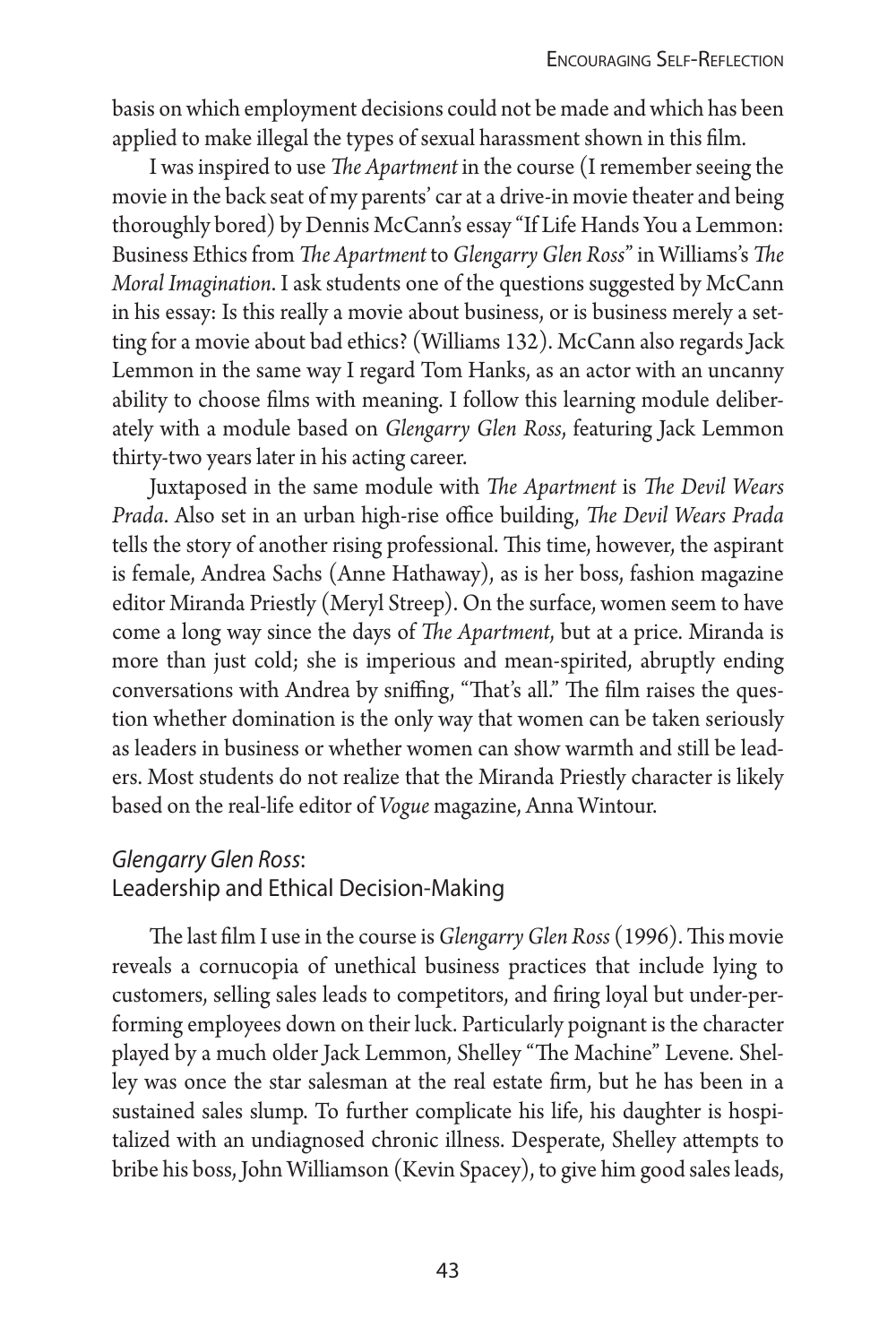and he impersonates a wealthy client in a scheme by another salesman. *Glengarry Glen Ross* brutally illustrates the dilemma at the heart of the concept of moral imagination: Is it necessary to act unethically in order to succeed in business? The film also can introduce the subject of moral psychology as a tool in business ethics education by exploring the psychological reasons that people make bad ethical decisions. The film examines why a good person like Shelley Levene would fall prey to unethical business practices and asks its viewers, including my students, whether they would act the same way in the same circumstances.

# **self-assessments**

If I could choose just one learning objective for this course on leadership, it would be to promote students' monitoring their inner lives or what Goleman calls "Self-Awareness." According to Goleman, Self-Awareness has three competencies:

- Emotional Awareness: Recognizing one's emotions and their effects.
- Accurate Self-Assessment: Knowing one's strengths and limits.
- Self-Confidence: A strong sense of one's self-worth and capabilities. (*Emotional Intelligence* (46–55)

Goleman says that self-awareness "trains our attention to notice subtle, but important signals, and to see thoughts as they arise rather than just being swept away by them" ("Q&A"). The assessments I assign to students are powerful triggers for self-reflection.

Self-assessments are also an element of honors pedagogy. In his chapter in the Fuiks monograph, Laird Edman says that "unless students learn to self-assess, learn what they know and do not know and how to judge the difference, they have not learned much in our courses that will transfer out of those courses" (Fuiks 108).

Beginning with the learning module on the traits and characteristics of a leader, I use five self-administered self-assessments over the course of the semester to enhance awareness of all three of Goleman's Emotional Intelligence competencies and to provoke self-reflection. Taking and reporting on the five assessments count as part of students' discussion and participation grade, which is approximately 25% of the total grade.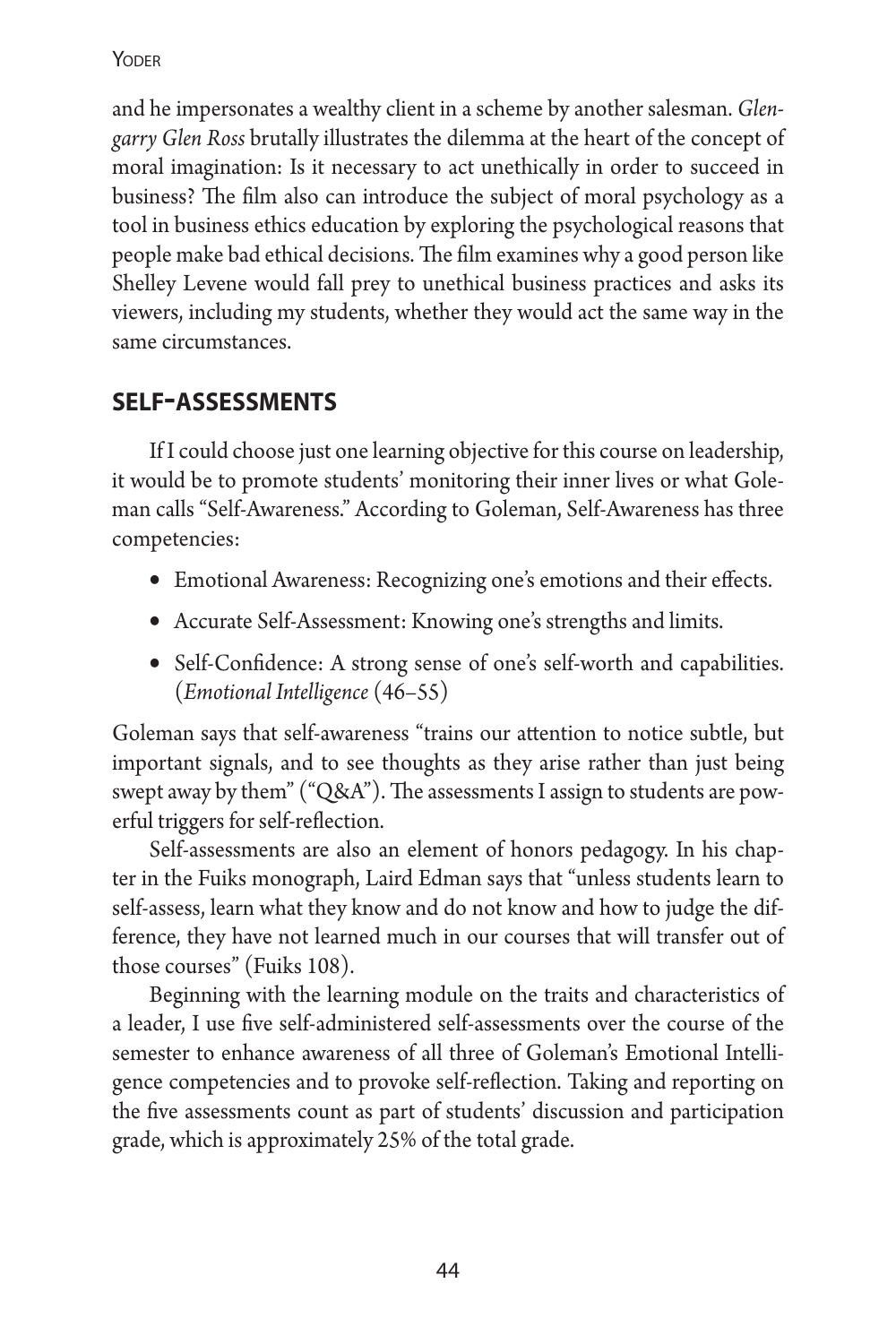### **Myers-Briggs Type Indicator (MBTI) Assessment**

The MBTI is a self-report designed to indicate preferences in how people perceive the world and make decisions. Many other tools are available to categorize and describe individuals' traits and characteristics, such as DiSC (dominance, influence, steadiness, and compliance) and Gallup Strengths-Finder. However, I learned the fundamentals of MBTI when I was in business before entering higher education, and I understand that it is still commonly used in business. I tell students that I do not care exactly which tool they use to inspect their own traits and characteristics so long as they can and do apply what they learn in their personal and professional lives. I also caution them not to use what they learn about themselves as excuses for bad behavior.

I direct students to take one of several online assessments available for the MBTI, e.g., the Jung Typology Test, and ask them to give me both their four MBTI dimensions (Introvert vs. Extrovert; Intuitive vs. Sensing; Thinking vs. Feeling; and Judging vs. Perceiving) as well as the strength of their preferences in each of these dimensions. If a student has a low preference for a particular dimension, a re-taking of the assessment could show a slight preference for the opposite side of that dimension, and the student should be open to learning more about that opposite side.

We discuss the most common MBTI types for business honors students and why these types would be typical for them. We discuss whether students with a strong "Judging" preference for structure and planning get better grades in college or whether accounting majors are more likely to be Sensors, making decisions by using all five senses rather than intuition. I try to provide real-life illustrations of the various MBTI types even though very few, if any, celebrities or historical figures have revealed their MBTI scores.

One of the two longer self-reflective essays in the course is based on what students learn about themselves from taking the MBTI assessment. Students uniformly report that they were not surprised by their results even if they had never before thought about the MBTI dimensions. I sprinkle MBTI references throughout the rest of the course, particularly in our discussion and reflection on teams. There, the students look at their own film presentation teams and reflect on what each MBTI type adds to or detracts from a team. For example, an Introverted-Intuitive-Thinking-Judger (INTJ) may add to a team by analyzing all the alternatives but hurt a team by moving too fast. Even without prompting, students often refer back to their MBTI results in their reflections on other parts of the course.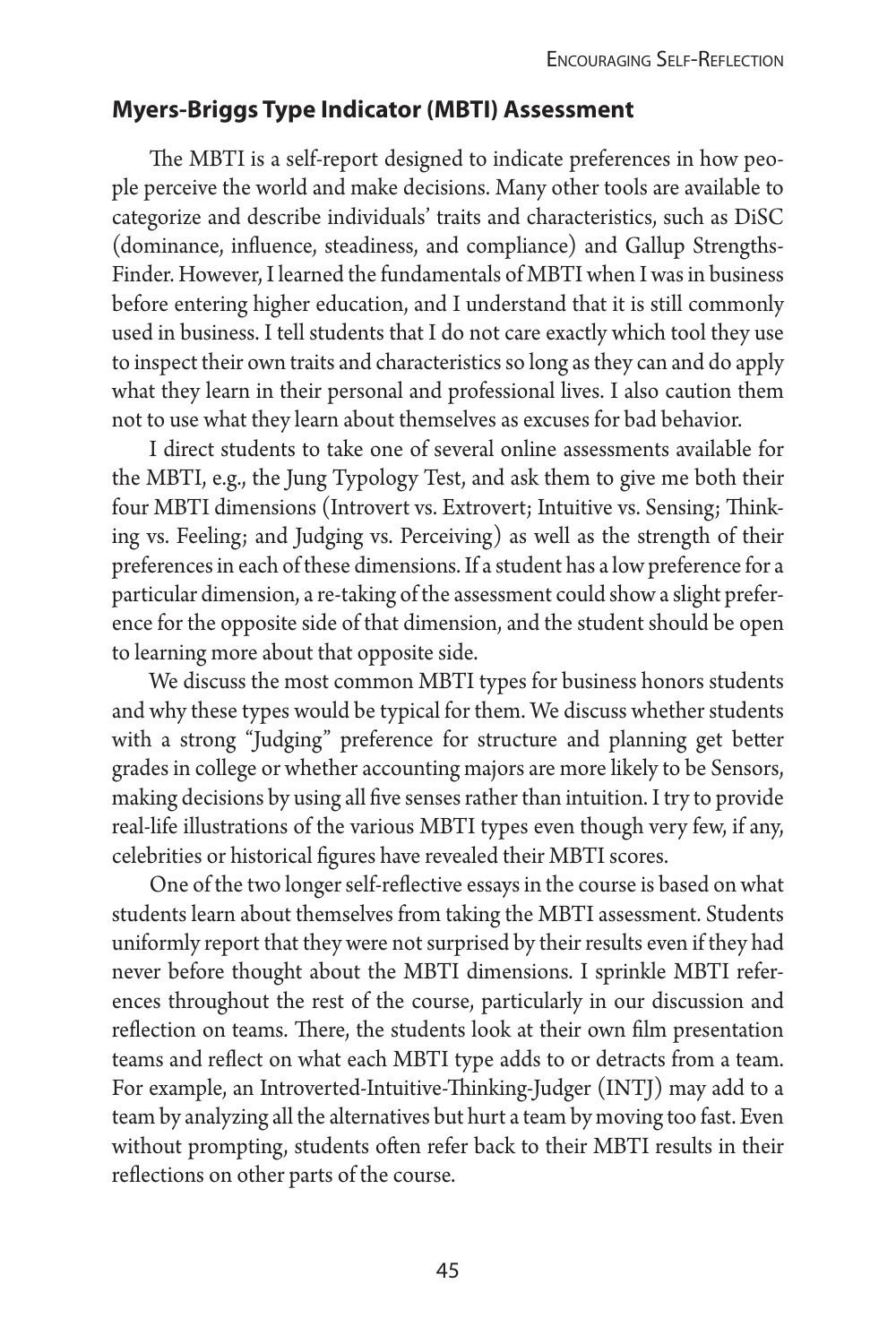### **Social Sensitivity Assessment**

In our module on motivation and communication, we discuss that leaders must learn to listen to all forms of communication from those around them. Research on "collective intelligence" has shown evidence that just as an individual's general intelligence can be measured, a group can have a collective intelligence that explains its performance on tasks. The research has further shown that three factors are significantly correlated with collective intelligence: (1) average "social sensitivity" is positively correlated; (2) a small number of people dominating the group's conversations is negatively correlated; and (3) a high proportion of women in the group is positively correlated (Woolley et al. 688).

The assessment tool used in the collective intelligence research to measure social sensitivity is the Reading the Mind in the Eyes Test, in which participants view thirty-six photographs of a human's eyes and choose which of two adjectives better describes the person's mental state. The assessment was created by psychologist Simon Baron-Cohen, an expert on autism, and is available online (see References for the link). The typical scores range from twenty-two to thirty correct answers out of thirty-six. Women typically score higher than men.

 I ask students to take the assessment before our class on motivation and communication and send me their scores, which I then summarize anonymously at the start of the class. We discuss whether a high score might positively correlate with an MBTI "Feeling" dimension, i.e., making decisions based on their effects on others rather than on strict analysis. We discuss empathy as an element of Emotional Intelligence and discuss whether the Reading the Mind in the Eyes Test can measure empathy. In later classes, we discuss what effect social sensitivity might have on the functioning of a team and on the ability to be an effective negotiator. Students self-reflect on all of these questions in their journals, producing some good introspection even from students who are otherwise reticent. More than one student in a recent class pointed out that the television series *Lie to Me* features a detective with a high level of social sensitivity.

#### **General Enterprising Tendency Assessment**

Before our class on entrepreneurship and leadership, students take a selfassessment test called the General Enterprising Tendency Test, version 2, or GET2. This test measures some of the same tendencies of entrepreneurs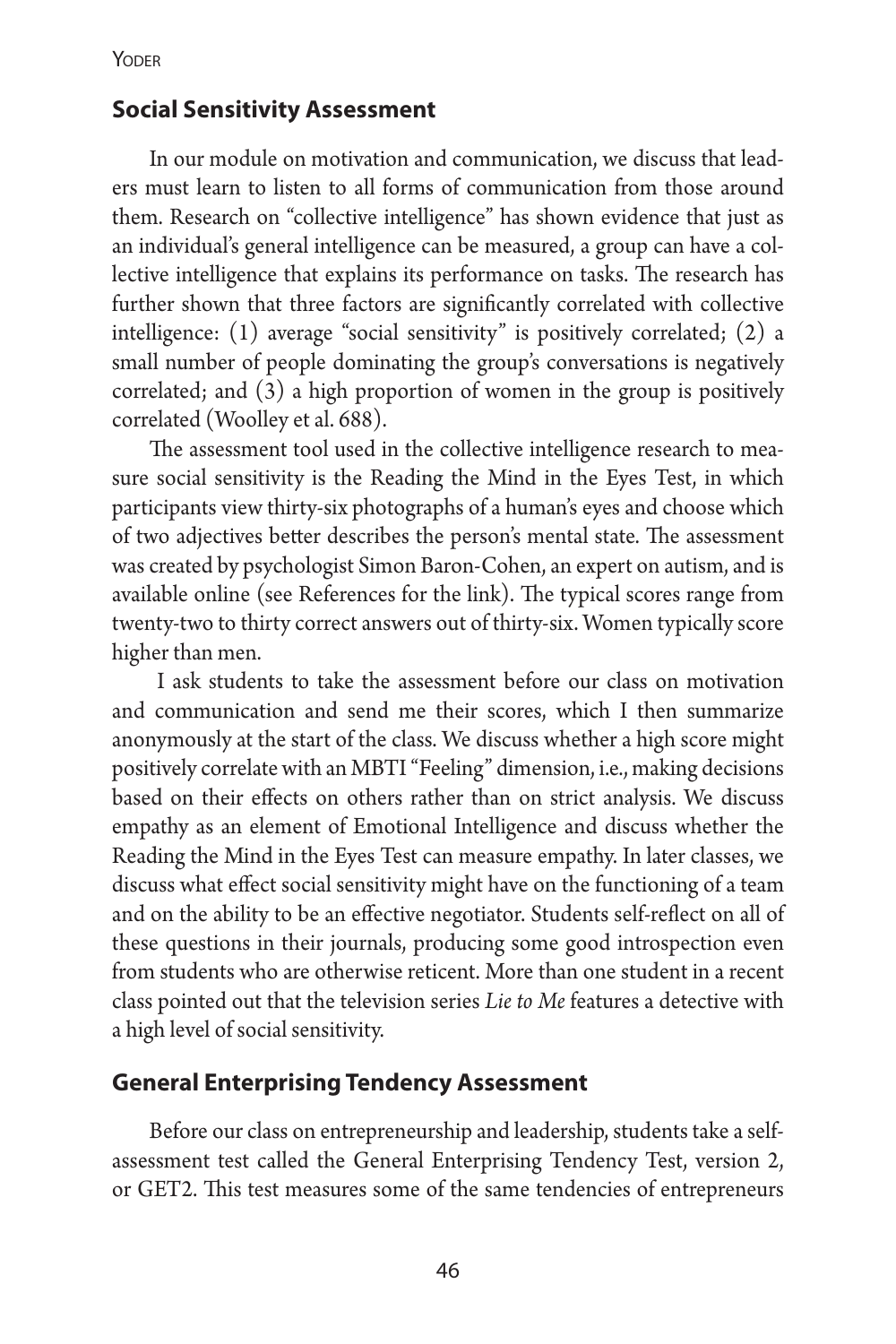described above: autonomy, creativity, a need for achievement, and risktaking. Completing the test takes about ten minutes and provides an idea of a person's "enterprising potential," defined as the "tendency to start up and manage projects" (Caird 4). Scores can range from very enterprising, to having some enterprising qualities, to "you are probably happiest working with guidance from superiors" (Caird 15).

I find that discussion of this self-assessment can lead to some breakthroughs on self-awareness among students in their reflective journals. Business students are increasingly hearing that entrepreneurs are valued: "Entrepreneurs are the future of the economy." Business schools are creating innovation labs that encourage students to incubate entrepreneurial ideas. Students who score highly on the GET2 assessment likely feel good about such messages and initiatives, and those who do not likely feel queasy, leading to questions about the role for those who are not entrepreneurial: whether they can still be involved in entrepreneurial activities and still be leaders or whether they can be "intrapreneurs" who promote innovation within an established organization (Caird 4).

### **Cognitive Style Assessment**

We cover individuals' cognitive styles in our module on creativity, where *Apollo 13* is a tool for reflecting on how individuals can think through a difficult problem. Cognitive style is not the same thing as cognitive ability, which is usually measured by an intelligence test.

To measure students' cognitive styles, I use an assessment first developed by British psychologist Michael Kirton in 1976, called the Kirton Adaptation-Innovation Inventory (KAI). Kirton concluded that an individual's preferred approach to problem-solving can be placed on a continuum ranging from "Adaptation" to "Innovation" (623). According to Kirton, "Adapters" solve problems by using what is provided to them whereas "Innovators" solve problems using untried techniques. Participants rate themselves against thirty-two personality traits, such as "Solutions sought by tried and true methods" vs. "Use unproven ideas in seeking solutions" (Bobic et al. 31). The actual test is written in simple language so that cognitive level should not affect results. Other tools can measure cognitive style with more dimensions than the KAI test, but for purposes of this introductory course I find that Kirton's assessment is sufficient, and I have developed a shortened version of the test that I have placed in a Quiz in the Canvas learning management system for the course. For an excellent treatment of the role creativity plays in leadership,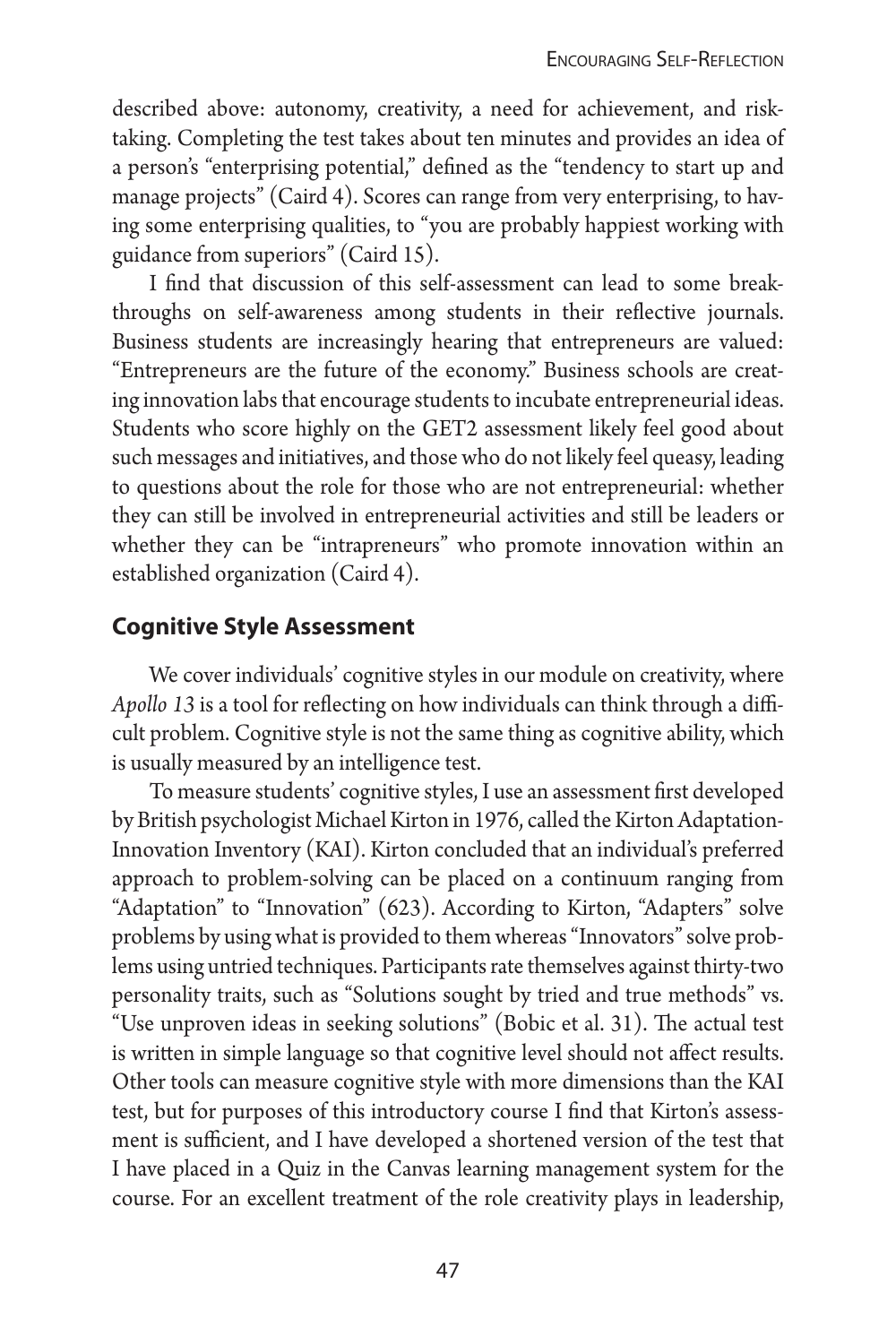see *Creative Leadership: Skills That Drive Change* (2nd ed.) by Gerard Puccio, Marie Mance, and Mary Murdock. These authors have developed a thinking style assessment called The FourSight Thinking Profile, designed to help teams "communicate, collaborate and problem solve."

Taking the KAI test invites self-awareness not only by revealing a student's own place on the Adaptor-Innovator continuum but also by revealing how others might view his or her style. For example, others might view a strong Adaptor as "compliant" or "dogmatic" and see a strong Innovator as "impractical" or "undisciplined." Knowing how others see us is a key element of Emotional Intelligence.

#### **Negotiating Style Assessment**

I devote two separate modules to negotiation. As *The New York Times* columnist David Brooks has written, universities should be delivering two types of knowledge: first, technical knowledge about *what* to do; and second, practical knowledge, which is *how* to do it. Brooks believes that as online education becomes more pervasive, universities will have to get better at delivering practical knowledge because students will be able to find their technical knowledge from a wide array of distant providers. I believe that negotiation skills are just the sort of practical knowledge that our students will need, particularly business honors students who we hope will be leading business organizations someday.

Having used the film *12 Angry Men* to explore the concepts of negotiation in *Getting to Yes*, we devote the last class of the semester to various negotiating exercises to give students practice in the actual art of negotiation, including the "ugli oranges" exercise (see Barkai). In that exercise, pairs of students negotiate over who should get a shipment of rare oranges, where each student has an important purpose to be served if he or she gets the oranges. One student believes she needs the rinds of the oranges to neutralize a toxic gas on a tropical island. The other believes he needs the juice of the oranges to help the mothers of unborn children suffering from a rare condition. At the start of the exercise, neither student knows why the other needs the oranges or what part of the oranges the other needs. The goal is to demonstrate that through good listening and communication, both parties can get what they want from the negotiation.

Prior to the final class, I have students complete an online self-assessment based on the Thomas-Kilmann Conflict Mode Instrument that I have adapted from *The Labor Relations Process* (Holley, Jennings, & Wolters) and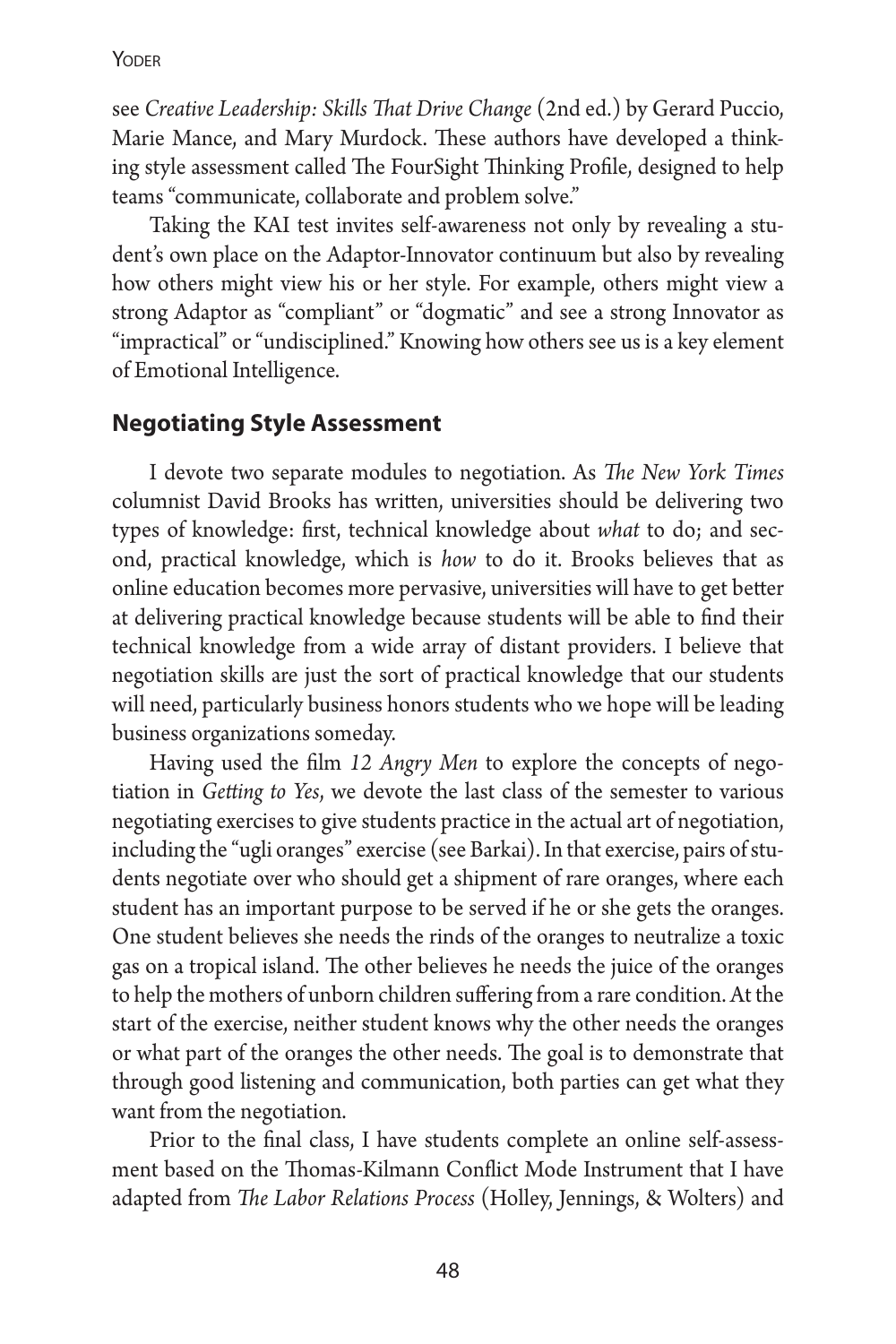made into a Quiz in Canvas. This exercise is designed to identify which of five negotiation styles students prefer: Avoiding, Competing, Accommodating, Compromising, or Collaborating. These styles can be plotted in a grid with two dimensions: Assertiveness and Cooperativeness. For example, Avoiding would be in the lower left quadrant of the grid as low in both Assertiveness and Cooperativeness. At the opposite corner of the grid would be Collaborating, which is high in both dimensions. A Compromising style would be in the middle of the grid, moderate in both dimensions. I do not tell students in advance exactly why I am having them take this assessment and do not label it as a "negotiation style" assessment so that I can make special pairings for the "ugli oranges" exercise, with concentrations or mixtures of the various styles in the pairings. After the pairs negotiate, we discuss whether the Avoiders and Competers were more likely to withhold information about why they needed the oranges than the Collaborators and Compromisers. We consider whether the Competers were more likely to see negotiation as a zero-sum game than Collaborators, whether collaboration was always the most successful style, and whether a Competer would always win when paired with an Accommodator or Avoider. The exercise presents great opportunities for students to examine their inner lives reflectively.

# **conclusion**

As Fuiks has argued, honors pedagogy should challenge students "to become self-motivated, self-regulating engaged thinkers" (103). In my course, student reading and instructor-led classroom discussion of the concepts of self-awareness and emotional intelligence lay the groundwork for the importance of self-knowledge in a leader. Watching and analyzing movies and reading fiction allow students to practice active, "writerly" thinking in order to understand the characters in these works. The self-assessments provide the students a window into themselves, and the reflective journaling encourages them to describe what they have seen.

The violinist Isaac Stern beautifully illustrated the importance of pausing amid the torrent of events that come at us in life. Stern was asked why all musicians presumably play the same notes in the same order and yet some sound much better than others. His response: "But it isn't the notes that are important, it's the intervals between the notes" ("Wisdom"). Self-reflection provides intervals in the lives of students that can make their personal and professional lives more melodious.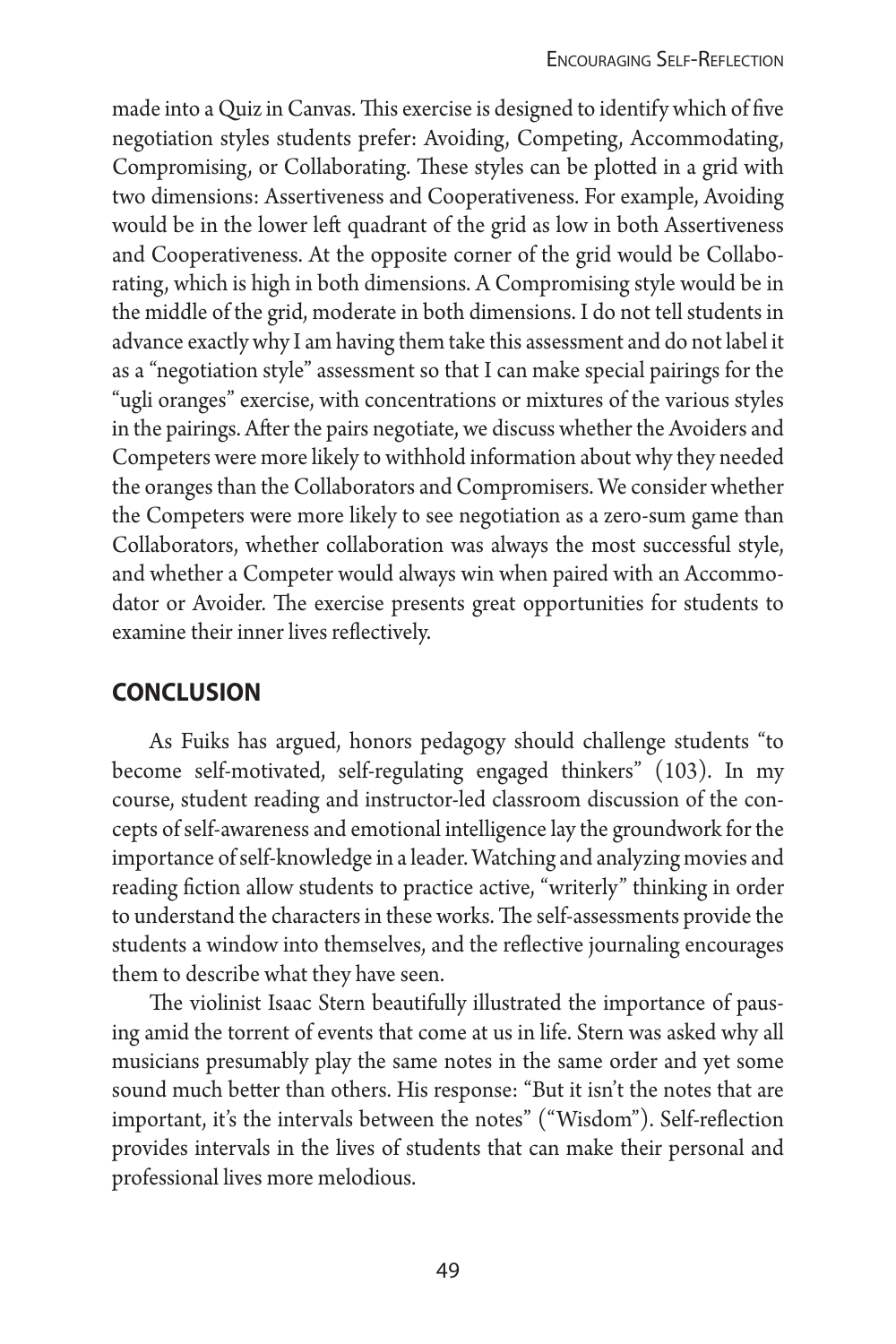### **acknowledgment**

I thank my daughter, Caroline Yoder Cohen, AB, MS, RD, for her assistance in the research and editing of this article.

# **references**

- Amabile, T., & Kramer, S. (2011). The progress principle: Using small wins to ignite joy, engagement, and creativity at work. Boston, MA: Harvard Business Review Press.
- Barkai, J. (1996). Teaching negotiation and ADR: The savvy samurai meets the devil. <http://digitalcommons.unl.edu/nlr/vol75/iss4/5>
- Baron-Cohen, S., Wheelwright, S., Hill, J., Raste, Y., & Plumb, I. (2001). The "Reading the Mind in the Eyes" test revised version: A study with normal adults, and adults with Asperger Syndrome or high-functioning Autism. *Journal of Child Psychology & Psychiatry*, 42(2): 241–51.
- Bobic, M., Davis, E., & Cunningham, R. (1999). The Kirton Adaptation-Innovation Inventory. *Review of Public Personnel Administration*, 19(2): 18–31.
- Brooks, D. (2013). The practical university. <http://www.nytimes. com/2013/04/05/opinion/Brooks-The-Practical-University.html>
- Buckingham, M., & Clifton, D. O. (2001). Now, discover your strengths. New York: Free Press.
- Bumpus, M. A. (2005). Using motion pictures to teach management: Refocusing the camera lens through the infusion approach to diversity.*Journal of Management Education*, 29(6): 792–815.
- Cain, S. (2012). Quiet: The power of introverts in a world that can't stop talking. New York: Crown.
- Caird, Sally (2013). General Enterprising Tendency v2 Test. <http://www. get2test.net>
- Calagione, S. (2005). Brewing up a business: Adventures in entrepreneurship from the founder of Dogfish Head Craft Brewery. Hoboken, NJ: John Wiley.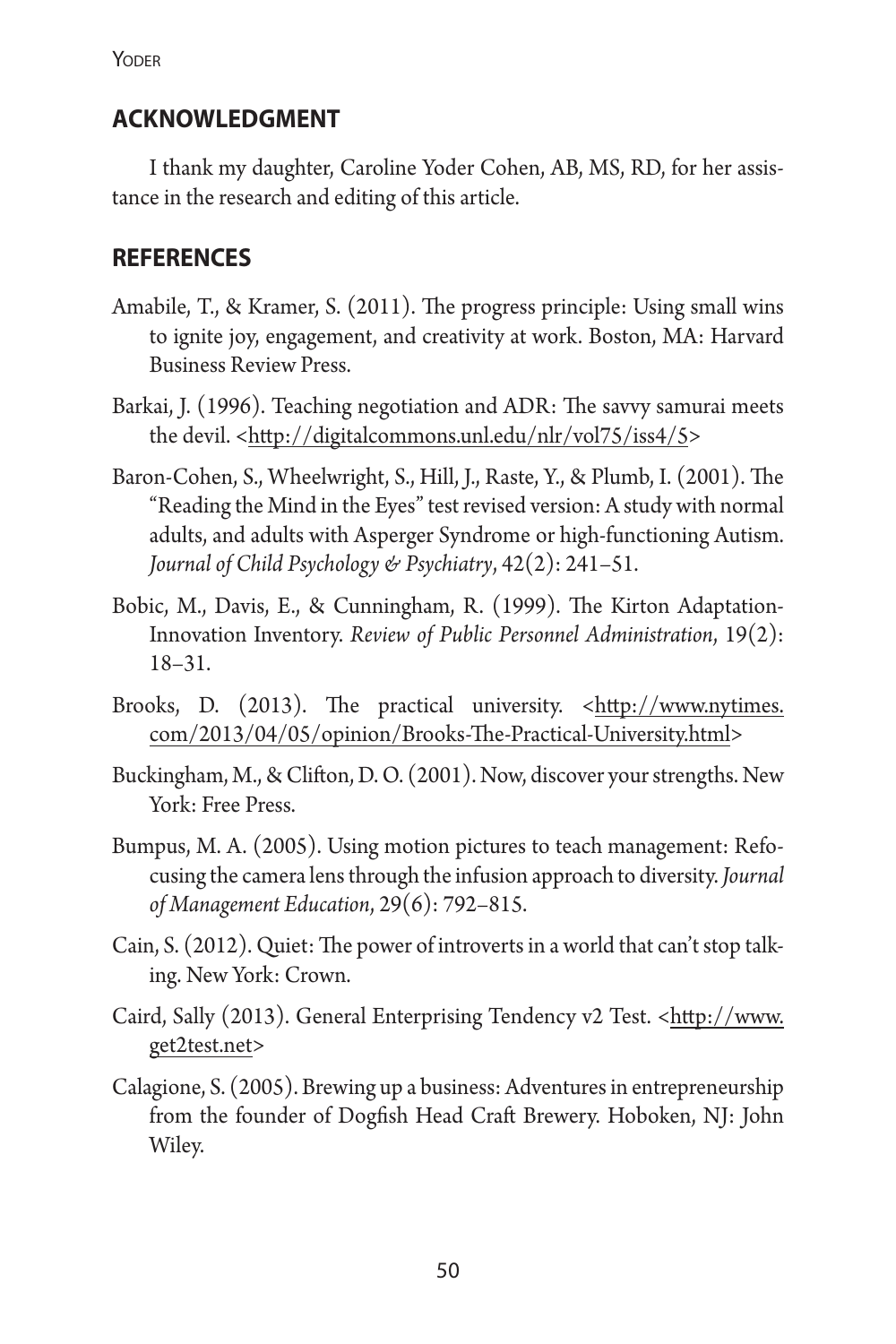- Campbell, A., Whitehead, J., & Finkelstein, S. (2009) Why Good Leaders Make Bad Decisions. *Harvard Business Review* (Feb.). <https://hbr. org/2009/02/why-good-leaders-make-bad-decisions/ar/1>
- Cooke, Kathy J. (2015). Cultivating awareness in honors: First-person noting and contemplative practices. <http://digitalcommons.unl.edu/ nchchip/234>
- Crain, W. (2015). Theories of Development: Concepts and Applications. Hoboken: Taylor and Francis. 157–79.
- Dewey, J. (1916). Democracy and education: An introduction to the philosophy of education. New York: Macmillan.
- DiSC Overview. (2012). <https://www.discprofile.com/what-is-disc/over view>
- Fincher, D. (Director), Rudin, S. (Producer), & Sorkin, A. (Writer). (2010). The social network [Motion picture]. United States: Columbia Pictures
- Fisher, R., Ury, W., & Patton, B. (1991). Getting to yes: Negotiating agreement without giving in. New York, NY: Penguin Books.
- FourSight. (n.d.). <http://foursightonline.com>
- Frankel, D. (Director), Finerman, W. (Producer), & McKenna, A. B. (Writer). (2006). The devil wears Prada [Motion picture]. United States: 20th Century Fox.
- Fuiks, C. L., & Clark, L. (2000). Teaching and learning in honors. Lincoln, NE: National Collegiate Honors Council.
- Gardner, H. (2008). Five minds for the future. Boston: Harvard Business School Press.
- Goleman, D. (2012). Emotional intelligence (10th ed.). New York, NY: Random House.
- —. (2000). Leadership that gets results. (2000). *Harvard Business Review* (Mar./Apr.). <https://hbr.org/2000/03/leadership-that-gets-results>
- —. (n.d.). Q & A Archives—Daniel Goleman. <http://www.danielgoleman. info/category/ask-daniel-goleman>
- Greenleaf Center for Service Leadership. (n.d.). What is servant leadership? <https://www.greenleaf.org/what-is-servant-leadership>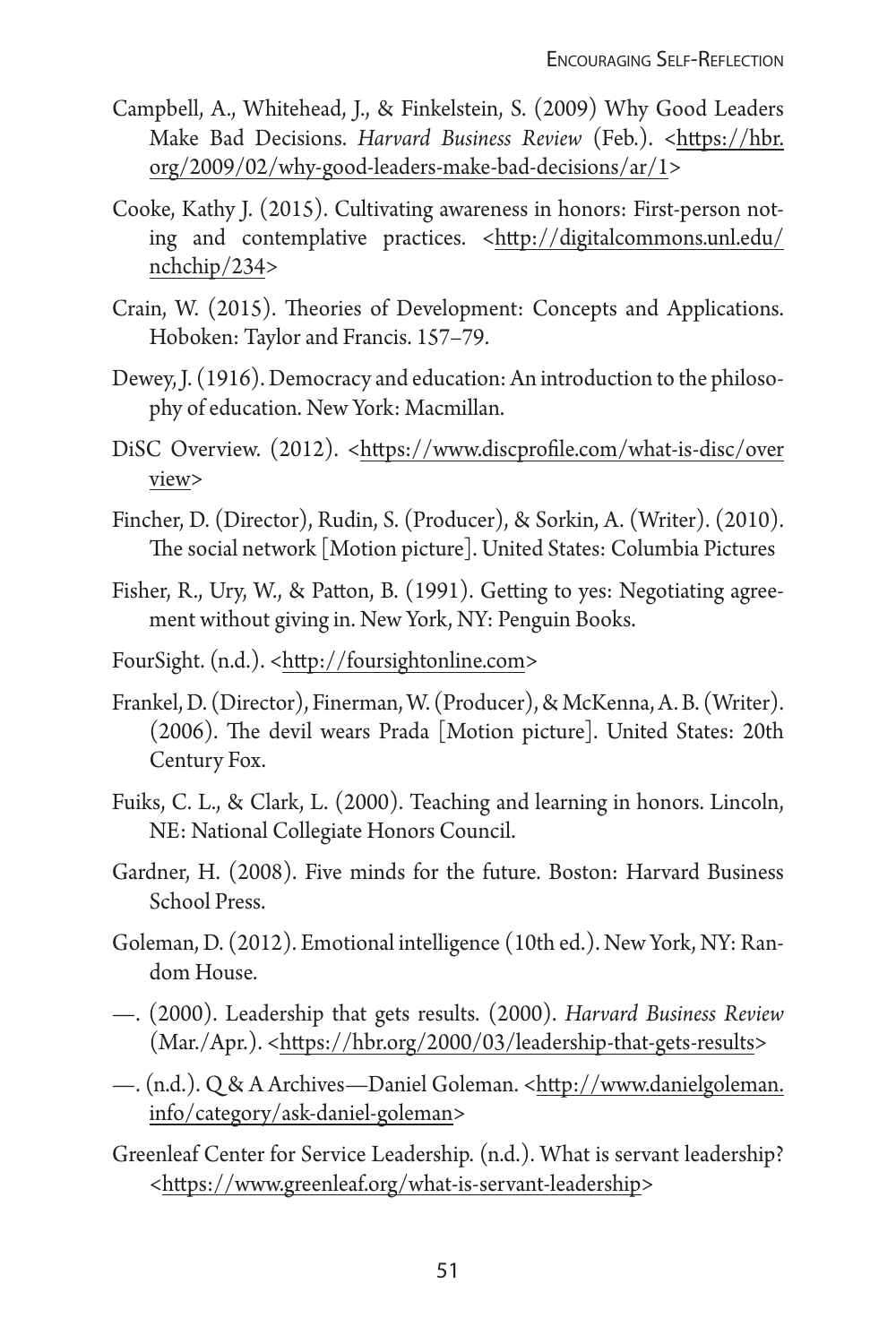- Greenleaf, R. K. (1977). Servant leadership: A journey into the nature of legitimate power and greatness. New York, NY: Paulist Press.
- Holley, W. H., Jennings, K. M., & Wolters, R. S. (2012). The labor relations process (10th ed.). Mason, OH: South-Western Cengage Learning.
- Howard, R. (Director), Grazer, B. (Producer), & Broyles, Jr., W, & Reinert, A. (Writers). (1995). Apollo 13 [Motion picture]. United States: Universal City Studios, Inc.
- Isachsen, O., & Berens, L. V. (1998). Working together: A personality-centered approach to management. Rancho Santa Margarita, CA: Institute for Management Development (1998).
- Jones, Jonathan. (2009). Defining "Moral Imagination." <http://www.firstthings.com/blogs/firstthoughts/2009/07/defining-moral-imagination>
- Jung Typology Test. (n.d.). <http://www.humanmetrics.com/cgi-win>
- Kidd, D., & Castano, E. (2013). Reading literary fiction improves theory of mind. *Science*, 342(6156): 377–80.
- King, H. (Director), Zanuck, D. F. (Producer), & Bartlett, S., & Lay, B. (Writers). (1949). Twelve o'clock high [Motion picture]. United States: Twentieth Century Fox Film Corp.
- King, M. (1997). Apollo 13 creativity: in-the-box innovation. *The Journal of Creative Behavior*, 31(4): 299–308.
- Kirton, M. (1976). Adaptors and innovators: A description and measure. *Journal of Applied Psychology*, 61(5): 622–29.
- Lumet, S. (Director), Fonda, H., & Rose, R. (Producers), & Rose, R., & Hopkins, K. (Writers). (1956). 12 angry men [Motion picture]. United States: United Artists Corp.
- Nussbaum, M. C. (1997). Cultivating humanity: A classical defense of reform in liberal education. Cambridge, MA: Harvard University Press.
- O'Connor, G. (Director), Ciardi, M., Gray, G., Greenburg, R., Greene, J., & Mone, J. (Producers), & Guggenheim, E. (Writer). (2004). Miracle [Motion picture]. United States: Walt Disney Pictures.
- Prentice, R. (2004). Teaching ethics, heuristics, and biases*. Journal of Business Ethics Education*, 1(1): 55–72.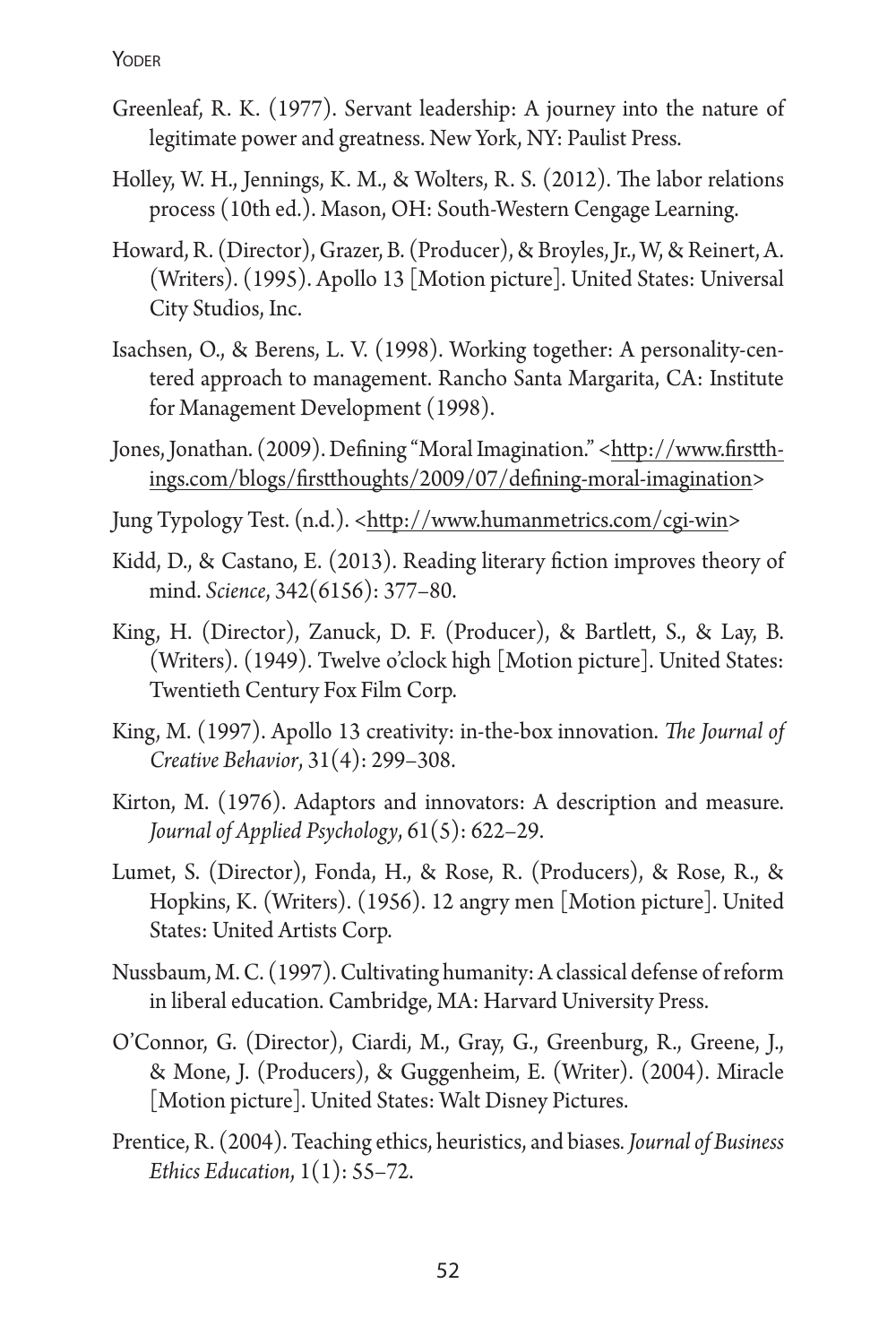- Puccio, G. J., Mance, M., & Murdock, M. (2011). Creative leadership: Skills that drive change. Thousand Oaks, CA: SAGE.
- Reading the Mind in the Eyes Test (Revised, Adult). (n.d.). <http://www. questionwritertracker.com/quiz/61/Z4MK3TKB.html>
- Rodgers, C. (2002). Defining reflection: Another look at John Dewey and reflective thinking. *Teachers College Record* 104(4): 842–66.
- Shriberg, A. & Shriberg, D. (2011). Practicing leadership: Principles and applications. New York, NY: J. Wiley & Sons.
- Spielberg, S. (Director), Spielberg, S. (Producer), & Rodat, R. (Writer). (1998). Saving Private Ryan [Motion picture]. United States: Dream-Works Pictures.
- Tokofsky, J., Zupnik, S. R., Ruskin, M., Levin, N., Caracciolo, J., Greenwood, J., Callaghan, C. (Producers), Foley, J. (Director), & Mamet, D., Howard, J. N., Smith, H., Anchia, J. R., Gibbens, H., Dechter, B., Jarreau, A. (Writers). (2002). Glengarry Glen Ross [Motion picture]. United States: Zupnick Cinema Group.
- Tuckman, B. W. (1965). Developmental sequence in small groups. *Psychological Bulletin*, 63(6), 384–99.
- Tversky, A., & Kahneman, D. (1974). Judgment under uncertainty: Heuristics and biases. *Science*, 185(4157): 1124–31.
- Waller, M. J., Sohrab, G., & Ma, B. W. (2013). Beyond 12 Angry Men: Thinslicing film to illustrate group dynamics. *Small Group Research*, 44(4): 446–65.
- Welcome to Kilmann Diagnostics. (n.d.). <http://www.kilmanndiagnostics. com>
- Werhane, P. H. (2006). A place for philosophers in applied ethics and the role of moral reasoning in moral imagination. *Business Ethics Quarterly*,  $16(3): 401-08.$
- Wilder, B. (Director, Producer, & Writer). (1960). The apartment [Motion picture]. United States: United Artists.
- Williams, O. F. (1997). The moral imagination: How literature and films can stimulate ethical reflection in the business world. Notre Dame, IN: University of Notre Dame Press.